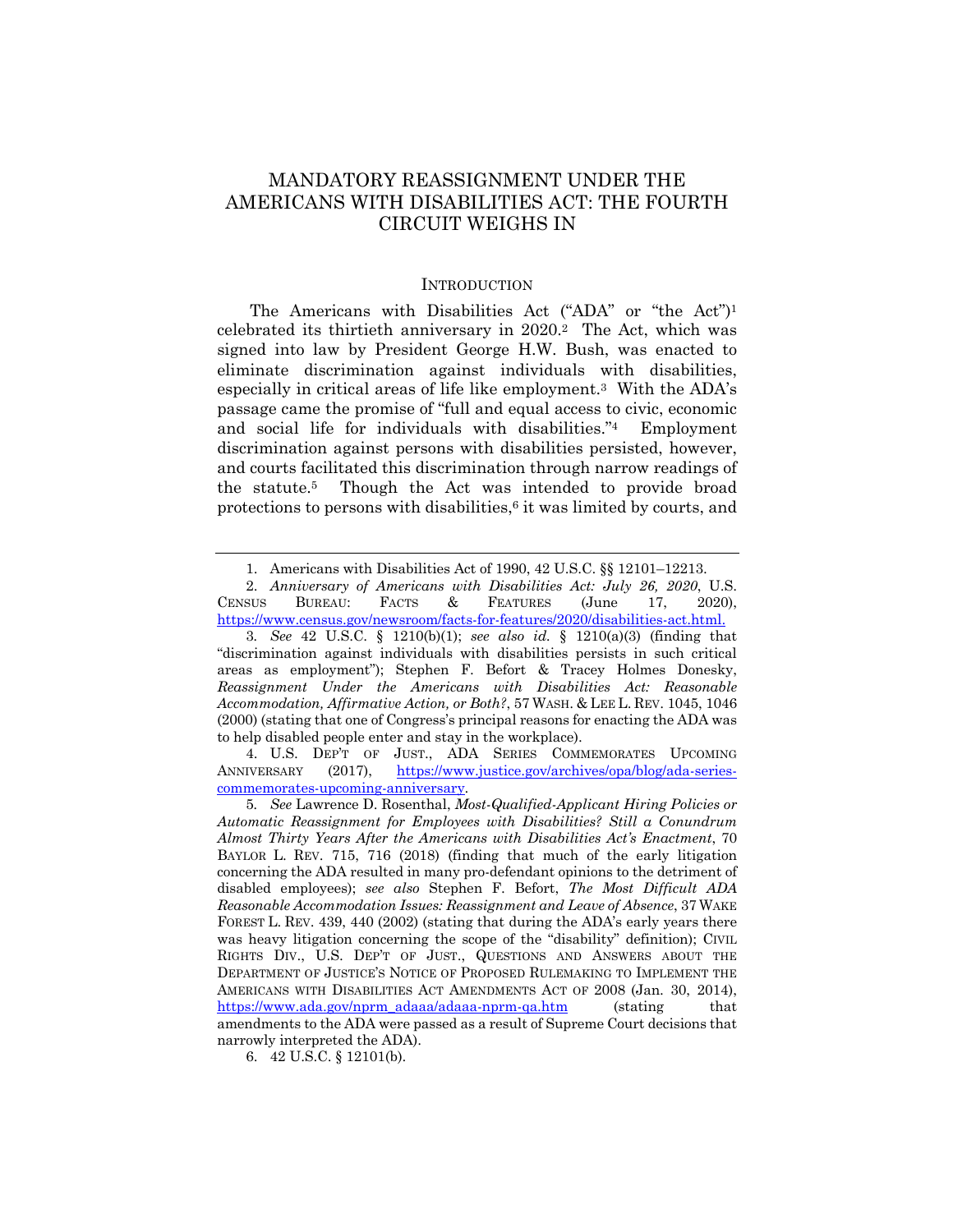early litigation resulted in pro-defendant opinions.7 As a result, Congress passed the Americans with Disabilities Act Amendments Act of 2008 ("ADAAA"), which broadened the definition of disability.<sup>8</sup> Despite its maturity, as well as congressional efforts to create broader protections for persons with disabilities,<sup>9</sup> the ADA continues to create disagreement among courts regarding how far the protections of the Act stretch.<sup>10</sup> Today, most of this disagreement centers on the ADA's reasonable accommodation clause—a key provision of the Act.11

The Fourth Circuit is no exception as it too has contributed to this disagreement. In *Elledge v. Lowe's Home Centers, LLC*,12 the court was asked to decide the scope of the reasonable accommodation clause. The court addressed whether the ADA requires an employer to automatically reassign a disabled employee to a vacant position when that reassignment would conflict with the employer's nondiscriminatory best-qualified hiring policy.13 Essentially, the court had to decide if the ADA requires an employer to fill a job vacancy with a less-qualified employee who has a disability even though the employer has a policy of hiring the best-qualified candidate for the position.14 Ultimately, the Fourth Circuit decided that the ADA does not require mandatory reassignment when an employer utilizes a best-qualified hiring policy.15

Mandatory reassignment requires courts to delve deep into the ADA's statutory text and legislative history while also considering

9*. See* Rosenthal, *supra* note 5, at 716–17 (explaining that the ADAAA was passed to make the ADA more helpful for individuals with disabilities as a result of too many pro-defendant court opinions).

10*. See, e.g.*, John E. Murray & Christopher J. Murray, *Enabling the Disabled: Reassignment and the ADA*, 83 MARQ. L. REV. 721, 722 (2000) (stating that courts disagree as to the scope and parameter of an employer's duty to accommodate its disabled employees, specifically through reassignment).

11*. See generally* Befort, *supra* note 5 (stating that the attention of courts has shifted to the reasonable accommodation clause); Michael Creta, Note, *The Accommodation of Last Resort: The Americans with Disabilities Act and Reassignments*, 55 B.C. L. REV. 1693, 1697 (2014). The reasonable accommodation clause includes the reassignment clause, which lists reassignment to a vacant position as a type of reasonable accommodation. 42 U.S.C. § 12111(9).

12. 979 F.3d 1004 (4th Cir. 2020).

13*. See id.* at 1007–09. A most-qualified (or best-qualified) hiring policy is a policy in which the employer hires the most-qualified applicant for a vacant position. *See id*. at 1016.

14*. Id*.

15. *Id.* at 1014–15.

<sup>7.</sup> *See generally* Rosenthal, *supra* note 5 (finding that early litigation concerning the ADA resulted in many pro-defendant opinions).

<sup>8</sup>*. Id*. at 716–17; *see also* ADA Amendments Act of 2008, Pub. L. No. 110– 325, 122 Stat. 3553. The "Findings and Purposes" section of the ADAAA states that the amendments are a direct response to some Supreme Court decisions, which narrowly interpreted the ADA. *See id.* at 3554.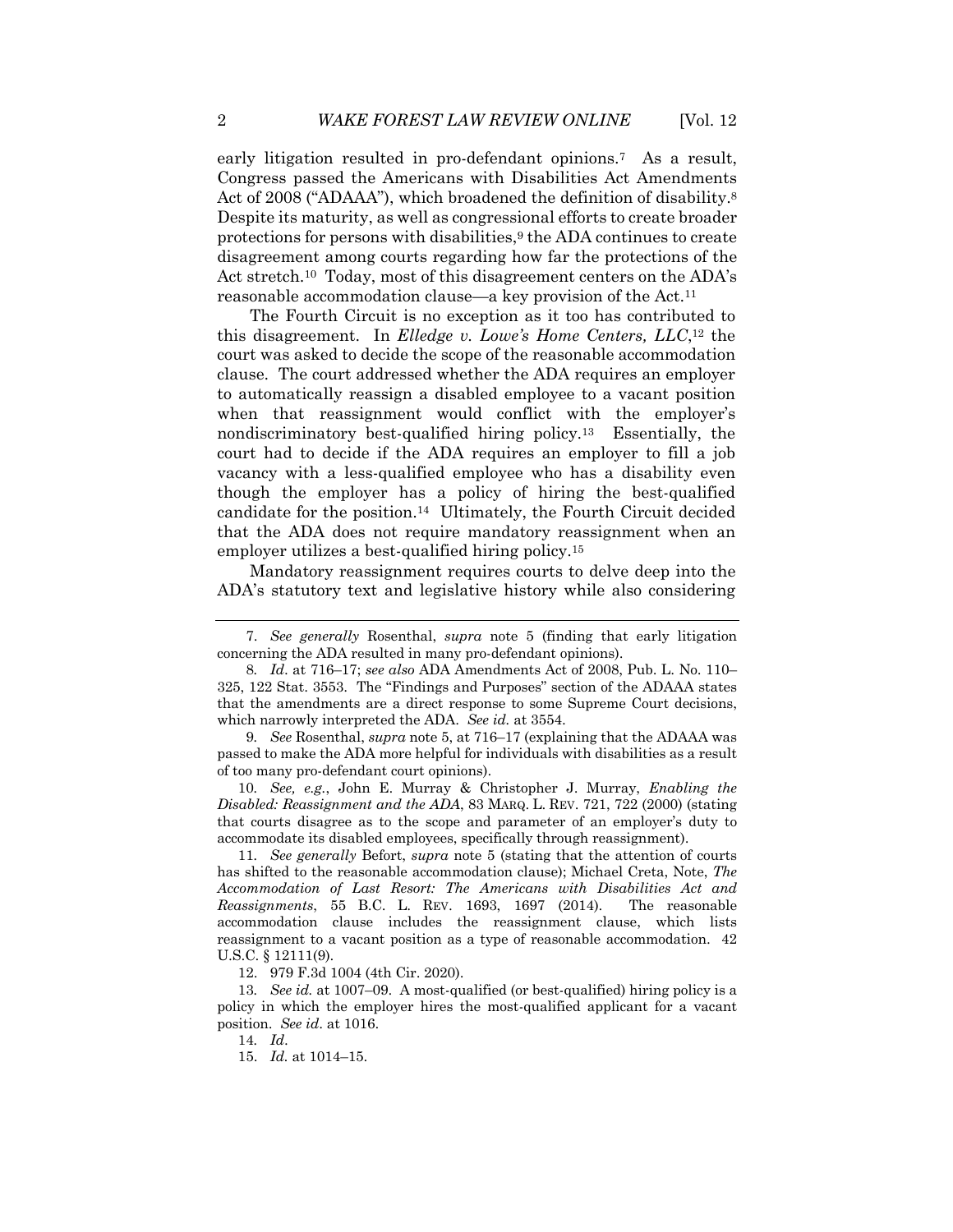complex policy implications,16 demonstrating why it is one of the most litigated accommodations within the ADA.17 Following the *Elledge* decision, there is now a split between five federal circuit courts, with the Fourth, Eighth, and Eleventh Circuits finding that the ADA does not require mandatory reassignment when an employer utilizes a most-qualified hiring policy to fill vacant positions, and the Seventh and Tenth Circuits finding that it does.18 Though the Fourth Circuit aligned with two other circuit courts, its holding in *Elledge* went too far, essentially precluding employees with disabilities from ever being reassigned to a vacant position when an employer utilizes a best-qualified hiring policy.19

This Comment explores the complexity of the ADA's reasonable accommodation clause and an employer's duty to reassign. Part I discusses the relevant provisions of the ADA, specifically the reasonable accommodation and reassignment clauses.20 Part II explores the split between the federal circuit courts, as well as the United States Supreme Court's decision in *U.S. Airways, Inc. v. Barnett*,<sup>21</sup> which establishes a framework for ADA reassignment cases.22 Additionally, Part II details the facts of the case in the Fourth Circuit's *Elledge* decision and explains the court's holding.23 Part III analyzes the *Elledge* decision and explains how the Fourth Circuit's heavy reliance on *U.S. Airways* was misguided and how it limited the rights of disabled employees further than the Supreme Court or the other circuits ever intended.24

- 20*. See infra* Part I.
- 21. 535 U.S. 391 (2002).
- 22*. See infra* Part II.
- 23*. See infra* Part II.C.
- 24*. See infra* Part III.

<sup>16</sup>*. See* Stephen F. Befort, *Reasonable Accommodation and Reassignment Under the Americans with Disabilities Act: Answers, Questions and Suggested Solutions After* U.S. Airways, Inc. v. Barnett, 45 ARIZ. L. REV. 931, 944 (2003) ("Of all the accommodations listed in the ADA, the reassignment accommodation has proven to be the most difficult to apply.").

<sup>17</sup>*. See id.* (stating that reassignments have generated more litigation than any other reasonable accommodation).

<sup>18</sup>*. Compare Elledge*, 979 F.3d at 1016–18 (finding mandatory reassignment to be unreasonable when an employer utilizes a best-qualified hiring policy), *and* EEOC v. St. Joseph's Hosp., Inc., 842 F.3d 1333, 1346–47 (11th Cir. 2016) (same), *and* Huber v. Wal-Mart Stores, Inc., 486 F.3d 480, 483 (8th Cir. 2007) (same), *with* EEOC v. United Airlines, Inc., 693 F.3d 760, 761 (7th Cir. 2012) (finding that the ADA mandates reassignment to another position when there is no other reasonable accommodation the employer can make), *and* Smith v. Midland Brake, Inc., 180 F.3d 1154, 1181, 1183 (10th Cir. 1999) (same).

<sup>19</sup>*. See, e.g.*, *Elledge*, 979 F.3d at 1018 ("In order to prove a *prima facia* case that a removal violated the ADEA, [a plaintiff] must show *inter alia* that he was qualified for his job."). *See also* discussion *infra* Part III.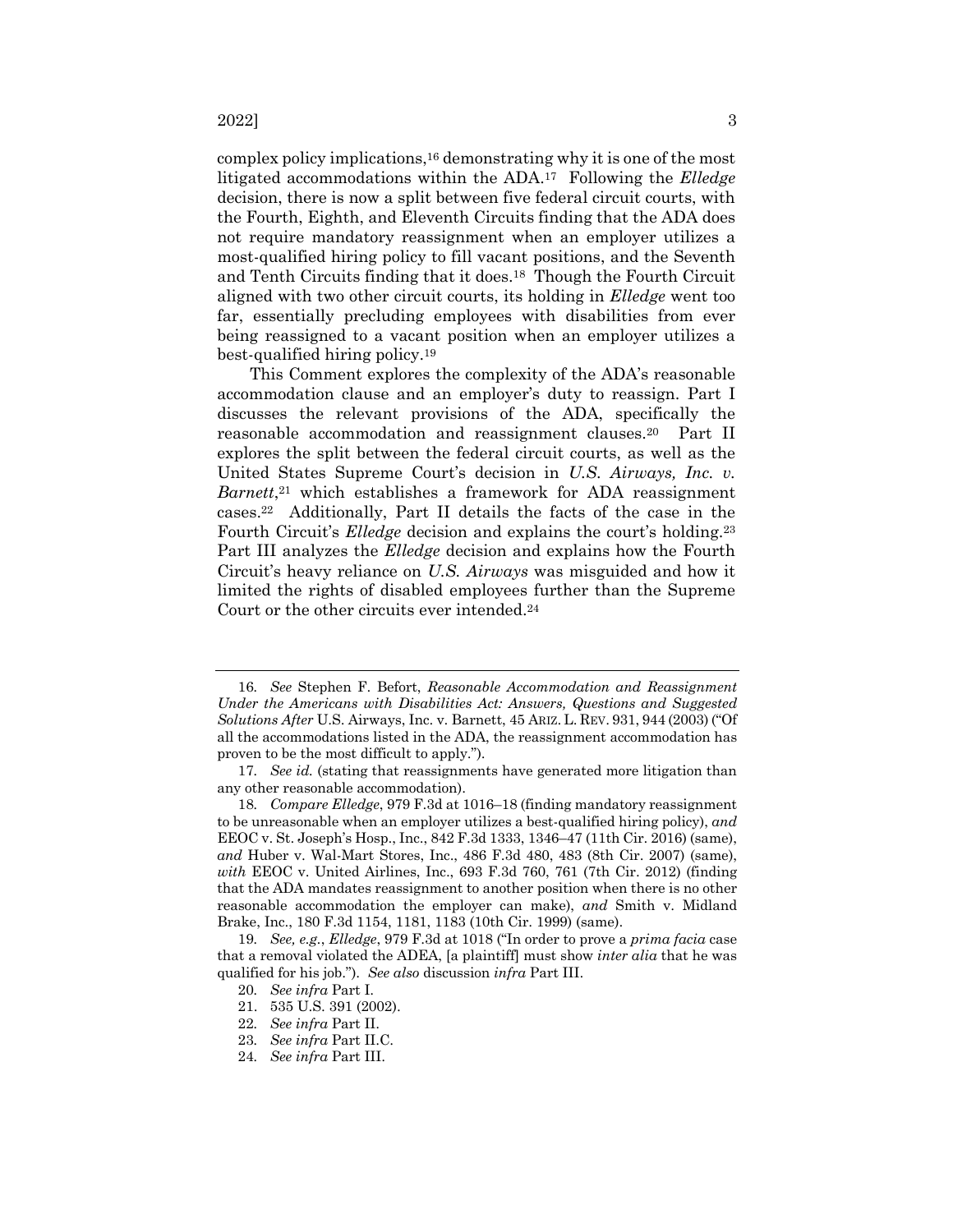Finally, Part IV argues that finding reassignment as a reasonable accommodation, despite an employer's best-qualified hiring policy, better suits the provisions of the ADA for three reasons.25 First, the text and legislative history of the ADA support finding reassignment as a reasonable accommodation when there are no other accommodations an employer can make to employ their employees with disabilities.26 Second, reassignment maintains the ADA's burden-shifting test, which the Supreme Court outlines in *U.S. Airways*, and allows the fact-intensive inquiry as to whether an accommodation is reasonable to stay with the jury.27 Lastly, the ADA's reassignment clause sufficiently protects employers as to not make reassignment unreasonable.28

## I. THE AMERICANS WITH DISABILITIES ACT AND THE REASONABLE ACCOMMODATION CLAUSE

The ADA prohibits discrimination by an employer "against a qualified individual on the basis of disability" in any of the "terms, conditions, and privileges of employment."29 A qualified individual under the ADA is "an individual who, with or without reasonable accommodation, can perform the essential functions of the employment position that such individual holds or desires."30 An individual's essential job functions are the "fundamental job duties of the employment position."31 Thus, the ADA requires employers to identify the essential functions of the job and then determine if the employee can perform them with a reasonable accommodation.<sup>32</sup> If the employer determines the employee can perform the essential functions of the job with an accommodation, the employer's failure to provide such an accommodation means the employer has engaged in a form of unlawful discrimination.33 The only way for an employer to overcome the reasonable accommodation requirement is by demonstrating that such a requirement would impose an undue hardship on the operation of its business.<sup>34</sup>

33. 42 U.S.C. § 12112(b)(5)(A) (defining discrimination as the failure to make "reasonable accommodations to the known physical or mental limitations of an otherwise qualified individual with a disability").

<sup>25</sup>*. See infra* Part IV.

<sup>26</sup>*. See infra* Part IV.A.

<sup>27</sup>*. See infra* Part IV.B.

<sup>28</sup>*. See infra* Part IV.C.

<sup>29.</sup> 42 U.S.C. § 12112(a).

<sup>30</sup>*. Id.* § 12111(8).

<sup>31.</sup> 29 C.F.R. § 1630.2(n)(1) (2021).

<sup>32</sup>*. See* Creta, *supra* note 11, at 1702 (explaining how the ADA requires employers to engage in a two-step inquiry); Befort & Holmes Donesky, *supra* note 3, at 1051 (same).

<sup>34</sup>*. Id.* An undue hardship is an "action requiring significant difficulty or expense." *Id.* § 12111(10)(A).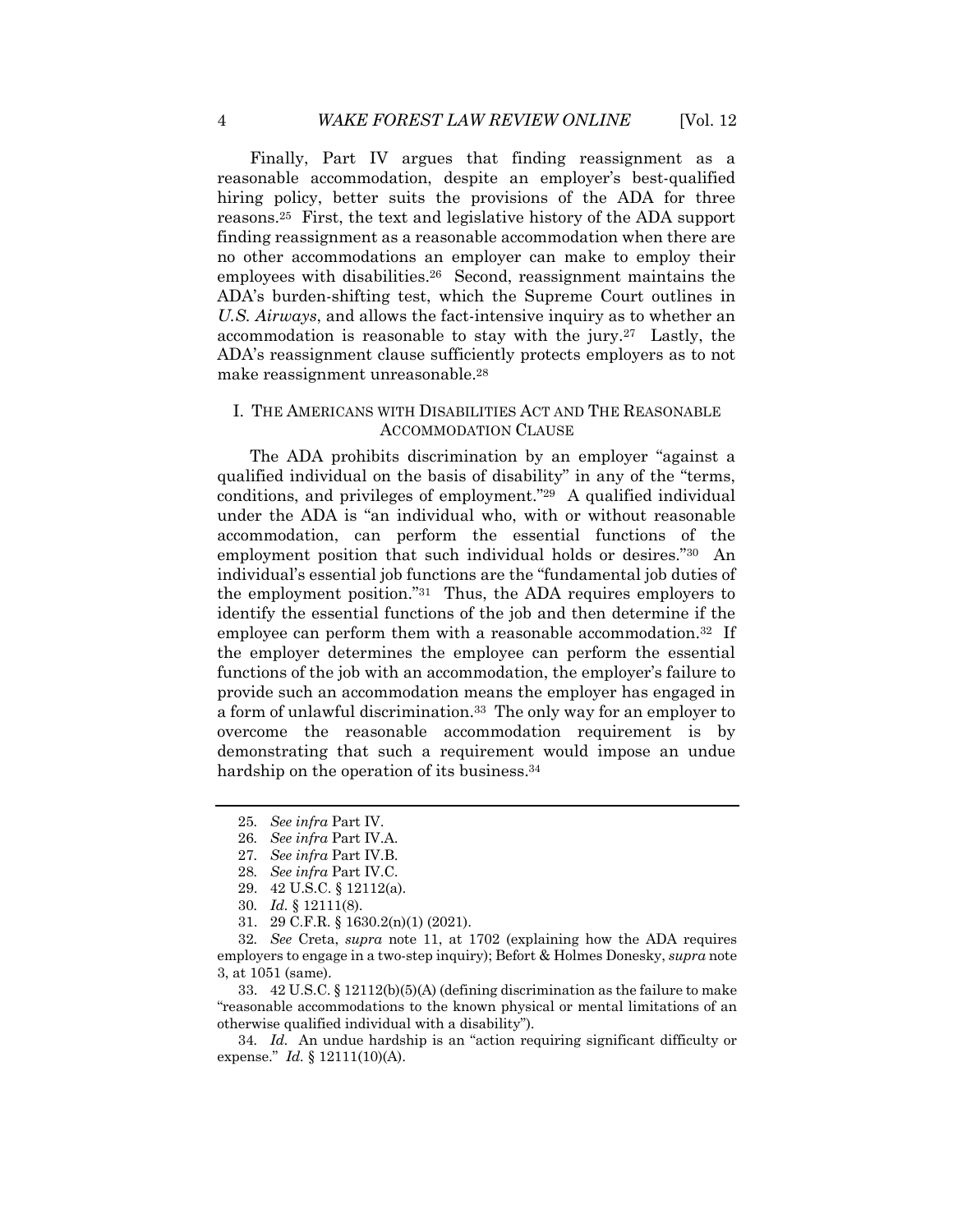$2022$ ]  $5$ 

The ADA fails to provide a definition for what constitutes a reasonable accommodation,<sup>35</sup> but it does provide employers with a list of possibilities, one of them being reassignment of the employee to a vacant position.36 Despite the inclusion of reassignment in the statute, reassignment is intended to be an accommodation of last resort, requiring employers to reassign an employee with a disability only when there is no other accommodation that can keep the employee employed or when all other accommodations would pose an undue hardship on the employer.37 If keeping the employee in their current position is not possible, however, then the door to reassignment opens and must be considered.38 Since reassignment to a vacant position is specifically listed within the statutory text of the ADA, proponents of mandatory reassignment argue that the Act mandates it so long as the disabled employee is qualified.39 On the other hand, opponents of mandatory reassignment argue that because the ADA uses permissive language, it cannot require mandatory reassignment; these opponents believe Congress simply listed reassignment as something that "may" qualify as a reasonable accommodation.40 This permissive language has undoubtedly contributed to the controversy surrounding an employer's duty to reassign;41 the issue becomes more difficult when an employer normally fills job vacancies using a best-qualified hiring policy.

### II. THE CIRCUIT COURTS SPLIT

During the last two decades, federal circuit courts have disagreed as to whether the ADA requires mandatory job reassignment, which would require an employer to reassign a qualified disabled employee

38*. Id.*

<sup>35</sup>*. See* Thomas F. O'Neil III & Kenneth M. Reiss, *Reassigning Disabled Employees Under the ADA: Preferences Under the Guise of Equality?*, 17 LAB. LAW. 347, 349 (2001) (stating that the statute "provides no guidance whatsoever in determining whether a certain accommodation is reasonable").

<sup>36</sup>*. See* 42 U.S.C. § 12111(9)(B).

<sup>37</sup>*.* EEOC, ENFORCEMENT GUIDANCE: REASONABLE ACCOMMODATION AND UNDUE HARDSHIP UNDER THE AMERICANS WITH DISABILITIES ACT (2002), https://www.eeoc.gov/laws/guidance/enforcement-guidance-reasonableaccommodation-and-undue-hardship-under-ada.

<sup>39</sup>*. See, e.g.*, Smith v. Midland Brake, Inc., 180 F.3d 1154, 1165 (10th Cir. 1999).

<sup>40</sup>*. See* EEOC v. St. Joseph's Hosp., Inc., 842 F.3d 1333, 1345 (11th Cir. 2016) ("The ADA does not say or imply that reassignment is always reasonable. To the contrary, the use of the word 'may' implies just the opposite: that reassignment will be reasonable in some circumstances but not in others.").

<sup>41</sup>*. See, e.g.*, *Court Holds ADA Does Not Require Reassignment Without Compensation*, SHAWE ROSENTHAL LLP (Dec. 31, 2016), https://shawe.com/articles/court-holds-ada-does-not-require-reassignmentwithout-competition/.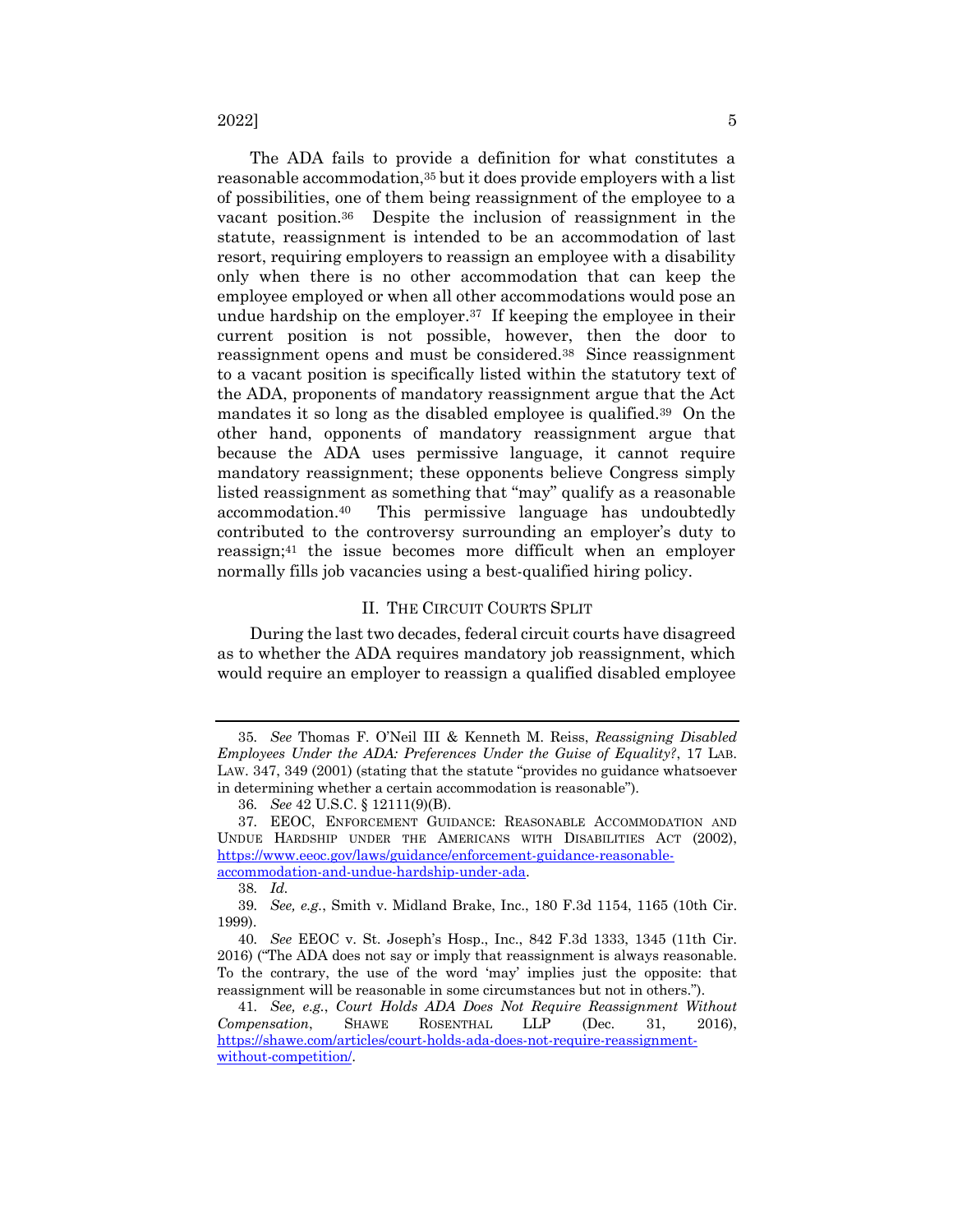to a vacant position even if there is a better qualified individual.42 The Supreme Court has not addressed this specific question,<sup>43</sup> but it did address whether mandatory reassignment is reasonable when an employer utilizes a different nondiscriminatory hiring policy, specifically a seniority system, in *U.S. Airways*.44 Though not directly on point, lower courts have relied on *U.S. Airways* to support their position on reassignment when an employer has a best-qualified hiring policy in place.<sup>45</sup> Unfortunately, the Supreme Court's guidance has only divided the lower courts further, resulting in inconsistent applications of the law.46

# *A. The Supreme Court's Decision in* U.S. Airways, Inc. v. Barnett

In *U.S. Airways*, the Court was faced with the issue of whether an employer's nondiscriminatory seniority system trumps a disabled employee's accommodation request for a vacant position.47 The majority found reassignment to be unreasonable when it violates the rules of a seniority system because of the importance seniority has to employee-management relations.<sup>48</sup> As the Court noted, seniority systems create "expectations of fair, uniform treatment" that would be undermined if a more junior employee were automatically reassigned to the vacancy.49 The effect of *U.S. Airways* is that employers no longer need to prove an undue hardship resulting from reassignment on a case-by-case basis—reassignment is presumed unreasonable if it violates an employer's seniority system.50

In *U.S. Airways*, reassignment was held to be unreasonable.<sup>51</sup> But the holding was not a complete blow to employees with

<sup>42</sup>*. See St. Joseph's Hosp.*, 842 F.3d at 1345 (holding that reassignment is not mandatory under the ADA). *But cf. Smith*, 180 F.3d at 1165 (holding that reassignment is mandatory).

<sup>43.</sup> In 2007 the Supreme Court agreed to address whether reassignment would be reasonable in the context of most-qualified hiring systems, but the parties settled the case prior to oral argument rendering it moot. *See* Huber v. Wal-Mart Stores, Inc., 486 F.3d 480, 483 (8th Cir. 2007).

<sup>44</sup>*. See* U.S. Airways, Inc, v. Barnett, 535 U.S. 391, 392 (2002).

<sup>45</sup>*. See, e.g.*, *St. Joseph's Hosp*., 842 F.3d at 1345.

<sup>46</sup>*. Compare Huber*, 486 F.3d at 483 (finding that the Supreme Court's decision in *U.S. Airways* bolstered its decision that reassignment is unreasonable when an employer utilizes a best-qualified hiring policy), *with* EEOC v. United Airlines, Inc., 693 F.3d 760, 764–65 (7th Cir. 2012) (finding that the Supreme Court's decision in *U.S. Airways* provides support for noncompetitive reassignment).

<sup>47</sup>*. U.S. Airways*, 535 U.S. at 391.

<sup>48</sup>*. Id.* at 403.

<sup>49</sup>*. Id.* at 404.

<sup>50.</sup> Jared Hager, Note, *Bowling for Certainty: Picking Up the Seven-Ten Split by Pinning Down the Reasonableness of Reassignment After* Barnett, 87 MINN. L. REV. 2063, 2081–82 (2003).

<sup>51</sup>*. U.S. Airways*, 535 U.S. at 403.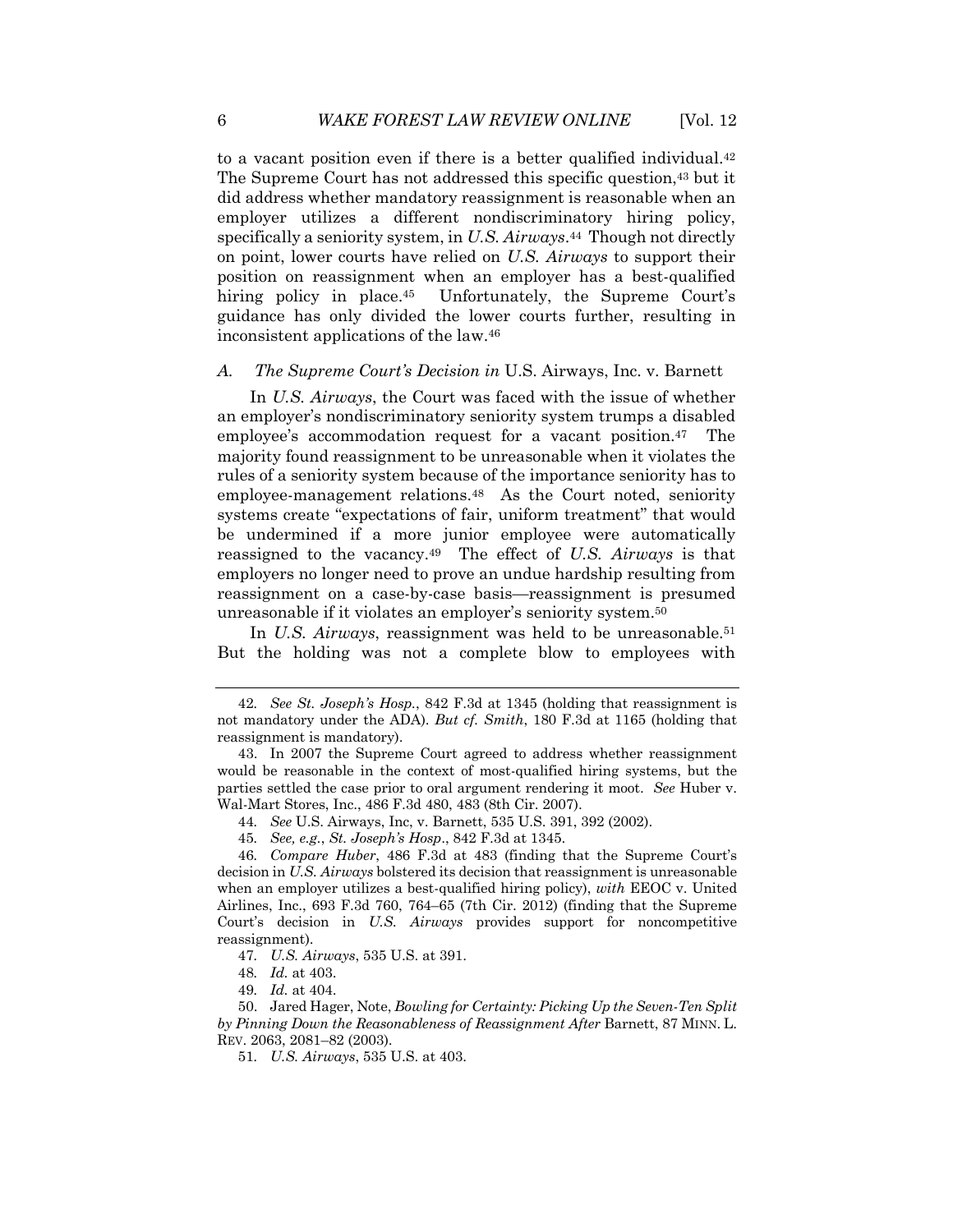disabilities. In its opinion, the Court acknowledged that the ADA requires employers to treat an employee with a disability *preferentially*, regardless of an employer's disability-neutral rule.<sup>52</sup> The Court emphasized that if it were not for the employer's seniority system, an employee's reassignment request would normally be reasonable within the meaning of the statute.53 Additionally, the Court held that employees may show special circumstances, based on the particular facts of their case, that warrant a finding that reassignment is reasonable despite an employer's seniority system.54 Since *U.S. Airways*, a collection of courts have considered whether other nondiscriminatory policies, such as a best-qualified hiring policy, would make reassignment unreasonable.55 As a result, the split between the circuit courts on best-qualified hiring policies was borne.

#### *B. The Disagreement Between the Circuit Courts*

Before the Fourth Circuit's decision, the Eighth and Eleventh Circuits found mandatory reassignment to be unreasonable when an employer utilized a best-qualified hiring policy,<sup>56</sup> and the Seventh and the Tenth Circuits found it reasonable.57

# *1. Circuit Courts Finding Mandatory Reassignment Unreasonable*

The Eleventh and Eighth Circuits held that the ADA does not provide disabled employees preferential treatment.58 In these circuits, employers simply must identify to the employee that a

57. EEOC v. United Airlines, Inc., 693 F.3d 760, 765 (7th Cir. 2012) (adopting the approach that "the ADA requires employers to appoint disabled employees to vacant positions, provided that such accommodations would not create an undue hardship"); Smith v. Midland Brake, Inc., 180 F.3d 1154, 1165 (10th Cir. 1999) (concluding that reassignment to a vacant position must be offered to the disabled employee if he or she is unable to perform their existing job). Some consider the D.C. Circuit to require mandatory reassignment to a vacant position; however, the court was not confronted with an employer's bestqualified hiring policy when it decided the case. *See* Aka v. Wash. Hosp. Ctr., 156 F.3d 1284, 1304 (D.C. Cir. 1998).

58*. St. Joseph's Hosp*., 842 F.3d at 1345; *Huber*, 486 F.3d at 483.

<sup>52</sup>*. Id.* at 397.

<sup>53</sup>*. Id.* at 403.

<sup>54</sup>*. Id.* at 405.

<sup>55</sup>*. See infra* notes 57–58.

<sup>56.</sup> EEOC v. St. Joseph's Hosp., Inc., 842 F.3d 1333, 1345 (11th Cir. 2016) ("[T]he ADA does not require reassignment without competition for, or preferential treatment of, the disabled."); Huber v. Wal-Mart Stores, Inc., 486 F.3d 480, 483 (8th Cir. 2007) (stating that the ADA "does not require an employer to reassign a qualified disabled employee to a vacant position when such a reassignment would violate a legitimate nondiscriminatory policy of the employer to hire the most qualified candidate").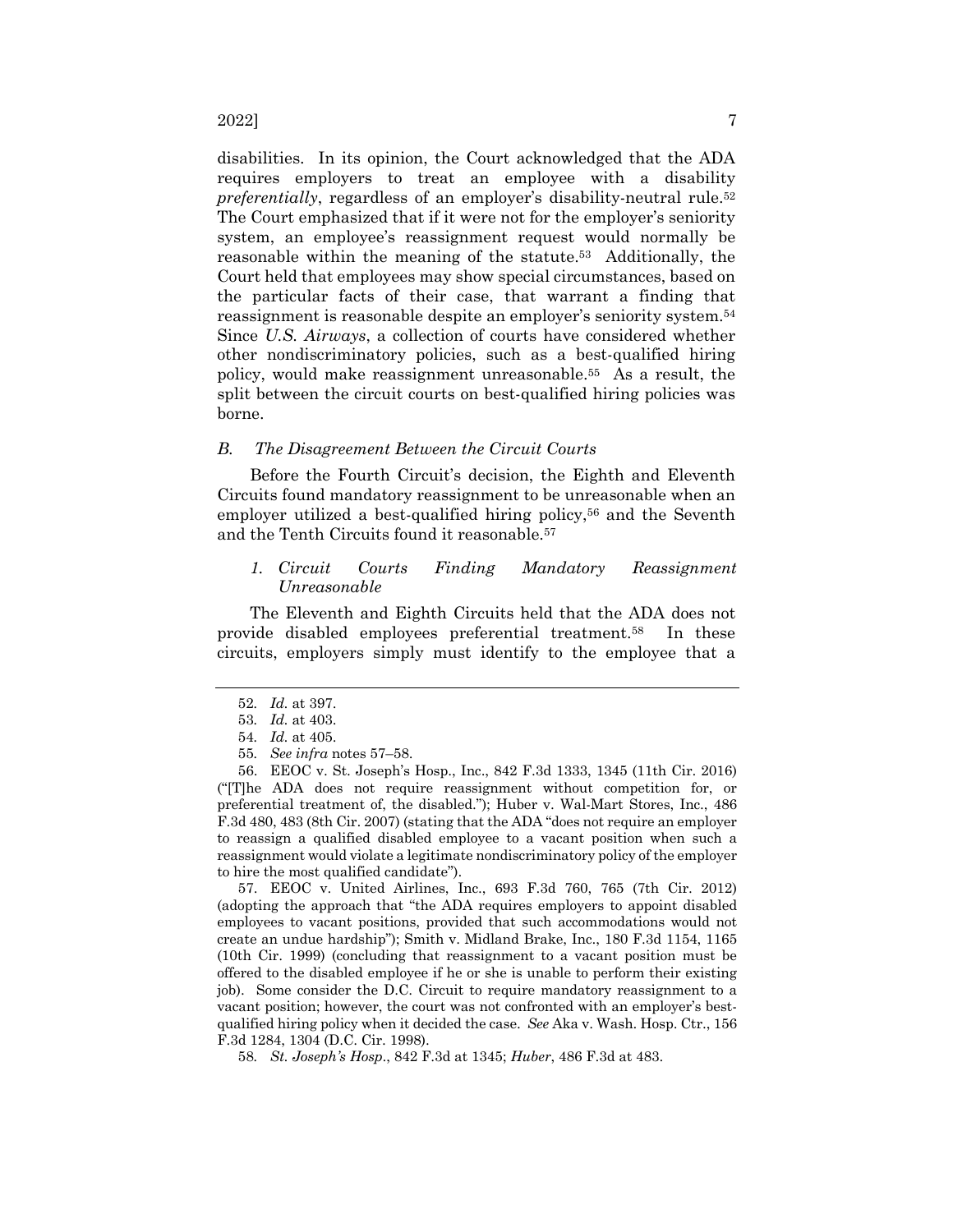vacancy exists and then permit the employee to apply equally amongst other applicants; the employer is not required to automatically reassign the employee to the vacant position.59 These circuits find the ADA's permissive language to be indicative that Congress did not intend for reassignment to be required in all circumstances.60 Holding otherwise would "convert a nondiscrimination statute into a mandatory preference statute" that would be inconsistent with the nondiscriminatory purpose of the ADA.61 Additionally, these circuits rely on the Supreme Court's decision in *U.S. Airways* to support their stance that a best-qualified policy automatically makes mandatory reassignment unreasonable.62 Since employers operate their businesses for profit, it would be unreasonable for an employer to pass over the best-qualified job applicant in favor of an employee with a disability because it would hinder job efficiency and good performance.<sup>63</sup>

#### *2. Circuit Courts Finding Mandatory Reassignment Reasonable*

The Seventh and Tenth Circuits find themselves on the opposite side, interpreting the ADA to require mandatory reassignment despite an employer's nondiscriminatory best-qualified hiring policy.64 These circuits believe that allowing an employee to compete for a job open to the public is not an accommodation at all.<sup>65</sup> For them, the ADA requires more; its "reference to reassignment would be redundant if permission to apply were all it meant."66 Thus, an accommodation requires an active effort on the part of the employer—

62*. Huber*, 486 F.3d at 483 (stating that "[t]his conclusion is bolstered by the Supreme Court's decision in *U.S. Airways, Inc. v. Barnett*").

63*. St. Joseph's Hosp*., 842 F.3d at 1346.

64. *United Airlines, Inc.*, 693 F.3d at 763; Smith v. Midland Brake, Inc., 180 F.3d 1154, 1165 (10th Cir. 1999).

66*. Id*. (citing Aka v. Wash. Hosp. Ctr., 156 F.3d 1284, 1304 (D.C. Cir. 1998)).

<sup>59</sup>*. See St. Joseph's Hosp*., 842 F.3d at 1345; *Huber*, 486 F.3d at 483.

<sup>60</sup>*. See St. Joseph's Hosp*., 842 F.3d at 1345 ("To the contrary, the use of the word 'may' implies just the opposite: that reassignment will be reasonable in some circumstances but not in others.").

<sup>61</sup>*. Huber*, 486 F.3d at 483 (quoting EEOC v. Humiston-Keeling, Inc., 227 F.3d 1024, 1028 (7th Cir. 2000) (internal citations omitted), *overruled by United Airlines, Inc.*, 693 F.3d at 764–65). The Eighth Circuit viewed *U.S. Airways* as support for its position, even though the Supreme Court stated in that case that the ADA requires employers to sometimes treat an employee with a disability preferentially. *See* U.S. Airways, Inc. v. Barnett, 535 U.S. 391, 397–98 (2002).

<sup>65</sup>*. Smith*, 180 F.3d at 1165 ("Allowing the plaintiff to compete for jobs open to the public is no accommodation at all. . . . [The employer's] policy or practice that all reassignments are made through competitive hiring prevents the reassignment of employees with disabilities to vacant positions for which they are qualified and discriminates against qualified individuals with disabilities." (quoting Ransom v. State of Ariz. Bd. of Regents, 983 F. Supp. 895, 902–03 (D. Ariz. 1997) (internal citations and quotation marks omitted)).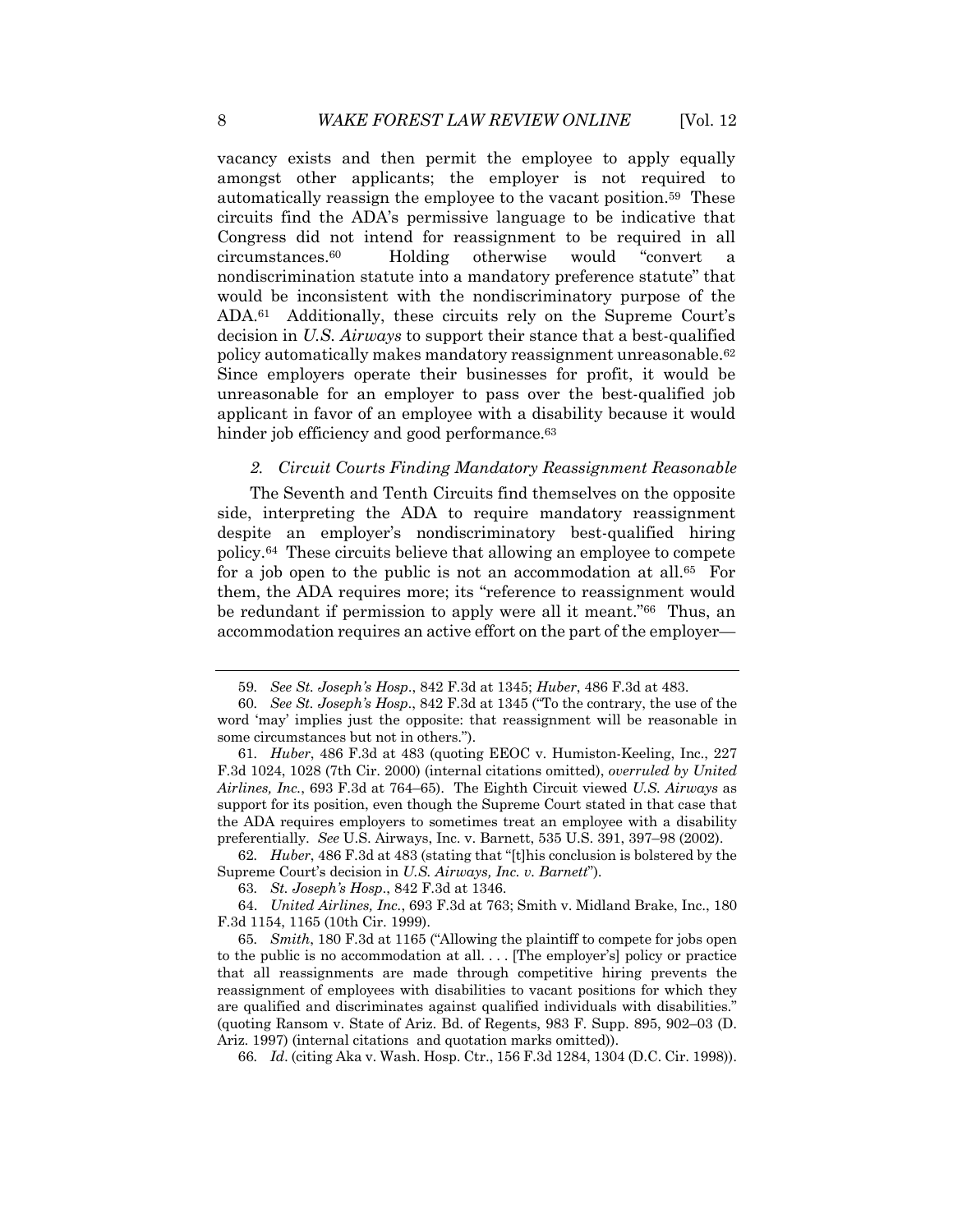simply allowing an employee to compete does not fulfill this obligation.67

Like the Eighth and Eleventh Circuits, which rely on the ADA's language to support their position, the Seventh and Tenth Circuits do as well. The ADA defines reasonable accommodation to include "reassignment to a vacant position" rather than "consideration of reassignment to a vacant position."68 Thus, these circuits rely on the ADA's language to argue that if consideration of an applicant were all that was required by the ADA, then employers

could adopt a policy in favor of hiring the most qualified candidate such that a disabled employees could never rely on reassignment to establish the existence of a reasonable accommodation . . . . Such a result would effectively and improperly read 'reassignment to a vacant position' out of the ADA's definition of 'reasonable accommodation.'69

Additionally, the Seventh and Tenth Circuits gave considerable deference to guidelines issued by the Equal Employment Opportunity Commission ("EEOC"), which Congress authorized to implement the ADA.70

These circuits deferred to the EEOC's interpretation of the ADA, which views the ADA as requiring mandatory reassignment when no other accommodations can accommodate the employee with a disability.71 "Reassignment means that the employee gets the vacant position if s/he is qualified for it."72 In contrast to the Seventh and Tenth Circuits' consideration of the EEOC's interpretation, and despite the EEOC's clear belief that employers are required to reassign employees with disabilities as an accommodation of last resort, the Eighth and Eleventh Circuits gave no consideration to the EEOC's interpretation of the statute in their opinions.73

The Seventh Circuit, prior to the Supreme Court's decision in *U.S. Airways*, originally held that employers utilizing best-qualified hiring policies were not required to reassign employees with disabilities to vacant positions if there was a more qualified candidate

<sup>67</sup>*. Aka*, 156 F.3d at 1304.

<sup>68</sup>*. Smith*, 180 F.3d at 1164.

<sup>69.</sup> Lincoln v. BNSF Ry. Co., 900 F.3d 1166, 1205 (10th Cir. 2018).

<sup>70.</sup> *See* 42 U.S.C. § 12116 (authorizing the EEOC to create regulations to implement the ADA).

<sup>71.</sup> *See* EEOC, *supra* note 37.

<sup>72.</sup> *Smith*, 180 F.3d at 1166–67 (quoting EEOC, ENFORCEMENT GUIDANCE: REASONABLE ACCOMMODATION AND UNDUE HARDSHIP UNDER THE AMERICANS WITH DISABILITIES ACT 44 (1999)).

<sup>73.</sup> *See* EEOC v. St. Joseph's Hosp., Inc., 842 F.3d 1333, 1345–47 (11th Cir. 2016); Huber v. Wal-Mart Stores, Inc., 486 F.3d 480, 482–83 (8th Cir. 2007).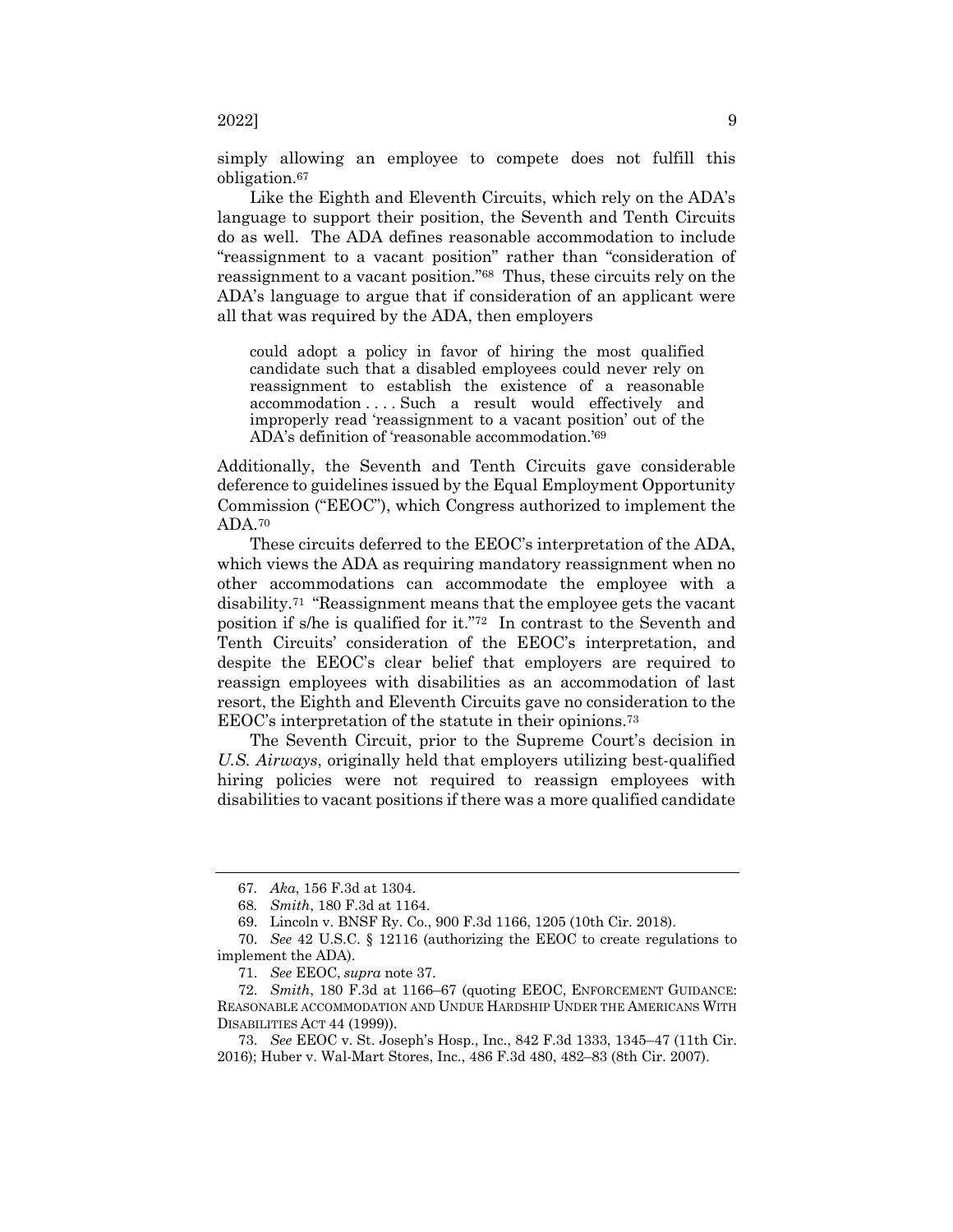seeking the same position.74 But the court reversed its decision in light of the Supreme Court's holding in *U.S. Airways.*75 The Seventh Circuit found *U.S. Airways* as support for mandatory reassignment, despite an employer's best-qualified hiring policy.76 The court began by stating that the decision in *U.S. Airways* was a very narrow, factspecific exception limited to cases where an employer uses a seniority system to fill job vacancies.<sup>77</sup> It then distinguished a seniority system, which involves the rights of other employees, from a bestqualified policy, which does not implicate the rights of others.78 By distinguishing the two types of hiring policies, the Seventh Circuit explained why the holding in *U.S. Airways* does not survive in cases involving best-qualified policies.79 Thus, while the Eighth and Eleventh Circuits interpreted the Supreme Court's decision in *U.S. Airways* as support for the view that reassignment is unreasonable when an employer utilizes a best-qualified hiring policy,<sup>80</sup> the Seventh Circuit found the opposite, going so far as to reverse its own precedent.81

#### *C. The Fourth Circuit Weighs In*

This past year, the Fourth Circuit in *Elledge* broke the even split between the federal circuit courts when it joined the Eighth and Eleventh Circuits by holding that employees with disabilities are not entitled to special priority for reassignment.<sup>82</sup> The holding is significant because it conflicts with district court decisions made within the Fourth Circuit.<sup>83</sup> But more importantly, it is significant because it goes beyond the decisions of its sister circuits and the Supreme Court by foreclosing the possibility of reassignment under

79. *Id.*

<sup>74.</sup> *See* EEOC v. Humiston-Keeling, Inc., 227 F.3d 1024, 1029 (7th Cir. 2000), *overruled by* EEOC v. United Airlines, Inc., 693 F.3d 760, 763 (7th Cir. 2012).

<sup>75.</sup> *See United Airlines*, 693 F.3d at 761, 764–65.

<sup>76.</sup> *Id.* at 763.

<sup>77.</sup> *Id.* at 764.

<sup>78.</sup> *Id.* (stating that "the violation of a best-qualified selection policy does not involve the property-rights and administrative concerns (and resulting burdens) presented by the violation of a seniority policy").

<sup>80</sup>*. See supra* notes 59–64 and accompanying text.

<sup>81</sup>*. See United Airlines*, 693 F.3d at 765.

<sup>82</sup>*. See* Elledge v. Lowe's Home Ctrs., LLC, 979 F.3d 1004, 1014–15 (4th Cir. 2020) (stating that the ADA simply provides that employers do not need to create preferential accommodations that maximize workplace opportunities for employees with disabilities).

<sup>83</sup>*. See* Eustace v. Springfield Pub. Schs., 463 F. Supp. 3d 87, 106–09 (D. Mass. 2020); Kosakoski v. PNC Fin. Servs. Grp., Inc., No. 12-cv-00038, 2013 WL 5377863, at \*17 (E.D. Pa. Sept. 26, 2013) (finding that an employer's bestqualified hiring policy does not create a per se undue hardship that would alleviate the employer's duty to reassign).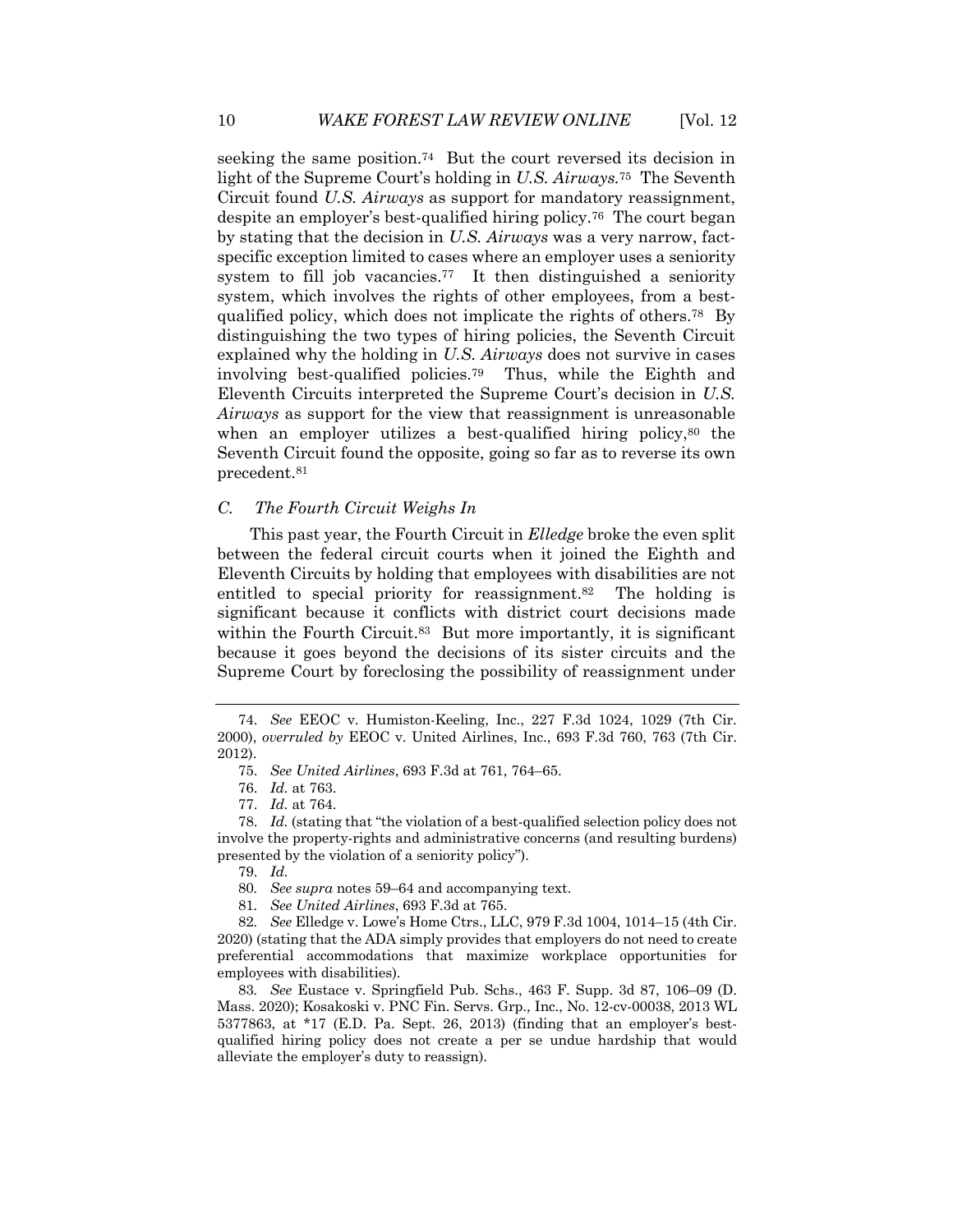any circumstance when an employer utilizes a best-qualified hiring policy.84

Chuck Elledge was an employee of Lowe's Home Center ("Lowe's") and served as the company's Market Director of Stores ("MDS") for almost a decade—that is, until he began experiencing problems with his knee.85 After several surgeries, Elledge's doctor restricted his walking to no more than four hours a day and his workday to no more than eight hours.<sup>86</sup> These restrictions conflicted with the MDS position, which required Elledge to walk the floors he supervised and work over forty hours a week.<sup>87</sup> Lowe's was a sympathetic employer; it accommodated Elledge's disability by temporarily limiting his working hours and offering him the use of a motorized scooter to ease the strain on his knee during store visits.88 Elledge refused, however, to use the scooter<sup>89</sup> and accommodated himself by assigning subordinates to drive him to different store locations.90 When it was determined that Elledge would need reduced hours indefinitely, Lowe's found that Elledge could not remain in his present position and discussed other career opportunities with him, including a less demanding and lower-paying position.91 Elledge rejected the offer from Lowe's and applied for two lateral director positions.92 When he did not receive the lateral positions, Elledge brought suit against Lowe's for violating its obligations under the ADA by removing him from the MDS role and refusing to automatically reassign him to either of the other two vacant director positions.93 Lowe's' maintained that it did not violate the ADA for failing to reassign Elledge because it selected its candidates based on its "succession planning and best-qualified hiring policies."94

The Fourth Circuit began its inquiry by determining whether Elledge was a qualified individual within the meaning of the ADA, meaning that he could perform the essential functions of the job with or without reasonable accommodation.95 Because the MDS position required Elledge to walk sixty-six percent of working hours and to work in excess of eight hours a day, the court concluded he could not

85*. Id.* at 1007–08.

91. *Id.* at 1008.

- 93. *Id.*
- 94. *Id.* at 1008, 1017.
- 95. *Id.* at 1009 (citing 42 U.S.C. § 12111(8)).

<sup>84</sup>*. Elledge*, 979 F.3d at 1016.

<sup>86</sup>*. Id.* at 1008.

<sup>87</sup>*. Id.* at 1009–10.

<sup>88</sup>*. Id.* at 1008.

<sup>89</sup>*. Id.*

<sup>90</sup>*. Id.* at 1008, 1012 (according to Elledge, this restructuring also allowed him to perform the true essential functions of his job).

<sup>92.</sup> *Id.*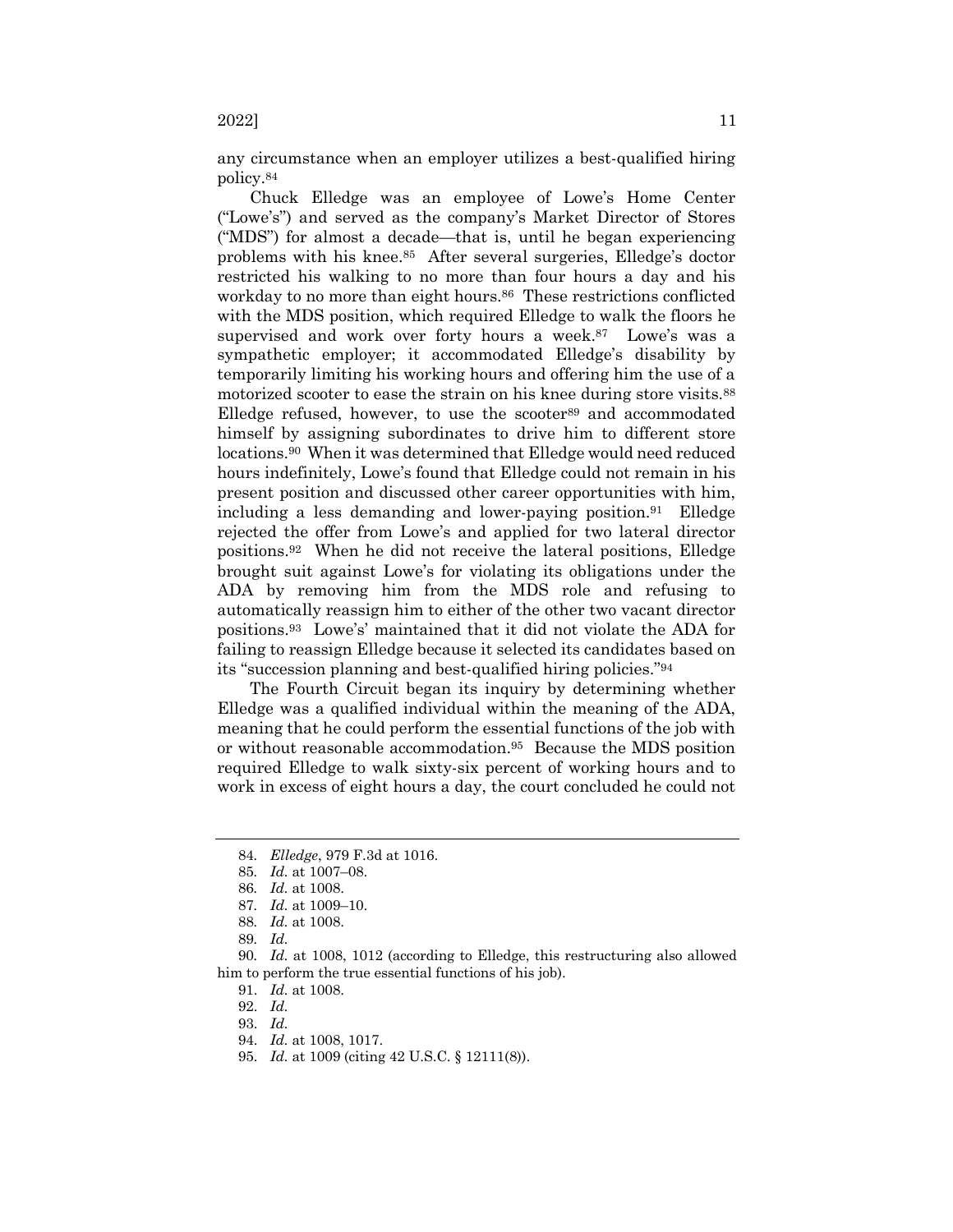perform the essential functions of the job.96 But the court still had to confront whether Lowe's was required to automatically reassign Elledge to a vacant director position that did not require as much walking, even though Lowe's normally would fill that vacancy with whom it believed to be the best-qualified candidate.<sup>97</sup> The court began by emphasizing that reassignment is an accommodation of last resort because it protects not just the disabled employee but employers and other employees as well.98 Next, the court relied on the Supreme Court's decision in *U.S. Airways* where the Supreme Court held that the ADA does not "require employers to construct preferential accommodations."99 It requires only that "preferential treatment be extended as necessary to provide [employees with disabilities] with the *same* opportunities as their non-disabled colleagues."100 The Fourth Circuit interpreted this as requiring employers to simply allow disabled employees to compete for vacancies equally with other candidates.101

The court next highlighted how the Supreme Court identified "the value of stability in employee expectations" as the most important reason for rejecting reassignment when the employer uses a seniority system.102 The court equated Lowe's' merit-based system— which had an "Enterprise Succession Management Process" nested within it—to a seniority system.103 Like in *U.S. Airways*, the *Elledge* court found that the policy created employee expectations and that in the "run of cases," reassignment in contravention of such a policy would be unreasonable.104 The court's heavy reliance on *U.S. Airways* resulted in Lowe's not having to reassign its long-time employee and the subsequent termination of Elledge from his employment.105

101. *Id.* at 1016–17.

102. *Id.* at 1015 (citing U.S. Airways, Inc. v. Barnett, 535 U.S. 391, 404–05 (2002)).

103. *Id*. at 1015–16.

<sup>96.</sup> *Id.* at 1012. When determining whether an employee is a qualified individual when seeking reassignment as a reasonable accommodation, the relevant question is whether the employee is qualified for the new position, not whether the employee is qualified for her current position. *See* United States EEOC v. St. Joseph's Hosp., Inc., 842 F.3d 1333, 1344 (11th Cir. 2016).

<sup>97.</sup> *Elledge*, 979 F.3d at 1013–14.

<sup>98.</sup> *Id.* at 1014.

<sup>99.</sup> *Id.* at 1015.

<sup>100.</sup> *Id.*

<sup>104.</sup> *Id.* at 1016 (Lowe's' policy "invites, rewards, and protects the formation of settled expectations regarding hiring decisions.").

<sup>105.</sup> *Id.* at 1015–16, 1018.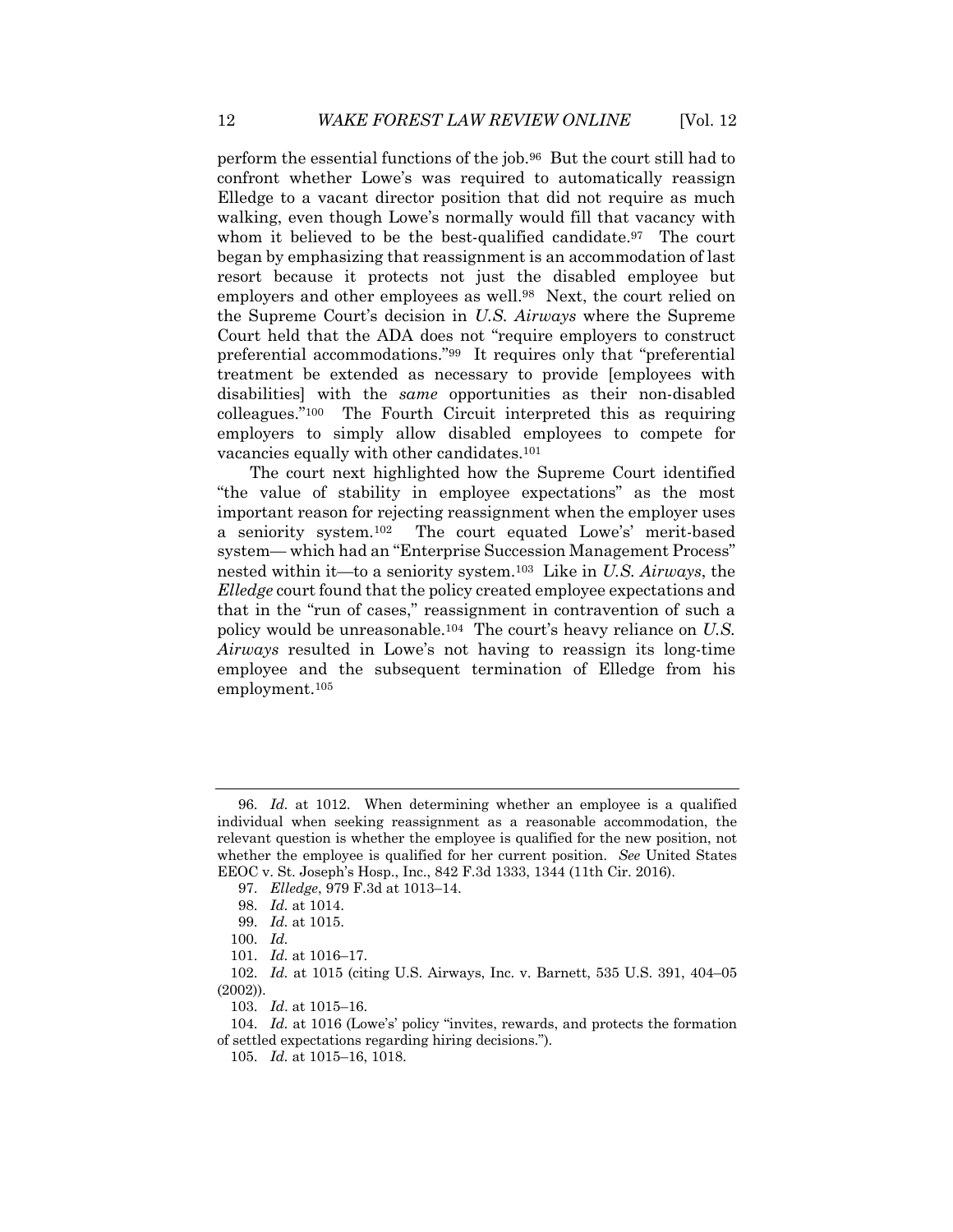#### III. WHY THE FOURTH CIRCUIT'S DECISION GOES TOO FAR

The Fourth Circuit was right to conclude that Lowe's was not required to reassign Elledge to a vacant position based on the specific facts of the case before it. The court should not, however, have foreclosed the possibility of reassignment for future disabled employees whose last chance of employment at their company truly depends on reassignment. As the Fourth Circuit noted, reassignment is an accommodation of last resort and is only required when no other accommodation can keep the employee with a disability employed or when all other accommodations would pose an undue hardship on the employer.106 Here, Lowe's extended a reasonable accommodation to Elledge; it provided him the use of a motorized scooter so he could move across the floors without straining his knee.<sup>107</sup> Thus, Lowe's fulfilled its obligation under the ADA by providing Elledge an accommodation that could keep him in his current position. But Elledge chose not to accept this accommodation and instead created his own accommodation without the approval of his employer.<sup>108</sup> While Elledge's self-created accommodation allowed him to perform his job, the ADA does not require employers to accommodate employees with the accommodation of their choosing,109 especially when such an accommodation creates extra work for other employees.110 As the court noted, "Lowe's made reasonable, sensitive attempts to accommodate an indisputably valued employee in his present position," but Elledge undermined his case by refusing these accommodations and demanding others.111

Additionally, Lowe's had a unique best-qualified hiring policy, which the court acknowledged as special;<sup>112</sup> the Fourth Circuit should not have interpreted this policy as if it were a typical best-qualified hiring policy. Within its best-qualified system, Lowe's nested an "Enterprise Succession Management Process," which it used to prepare its employees for promotion into the heightened

<sup>106.</sup> EEOC, *supra* note 37.

<sup>107.</sup> *Elledge*, 979 F.3d at 1016 (stating that "Lowe's offer of a motorized scooter was reasonably calculated to mitigate the disadvantages of Elledge's reduction in natural mobility").

<sup>108.</sup> *Id.* at 1012.

<sup>109.</sup> *The ADA: Your Responsibilities as an Employer (2021)*, EEOC, https://www.eeoc.gov/publications/ada-your-responsibilities-employer (last visited Jan. 27, 2022) ("It need not be the best accommodation or the accommodation the individual with a disability would prefer . . . .").

<sup>110.</sup> *Elledge*, 979 F.3d at 1013 (stating that an employer "do[es] not need to change a job's essential functions or split them across multiple employees" to accommodate an employee with a disability (citing 29 C.F.R. app. § 1630.2(o))).

<sup>111.</sup> *Id.* at 1013.

<sup>112.</sup> *Id.* at 1016 ("Lowe's advanced its employees in accordance with a *special*  kind of best-qualified hiring system." (emphasis added)).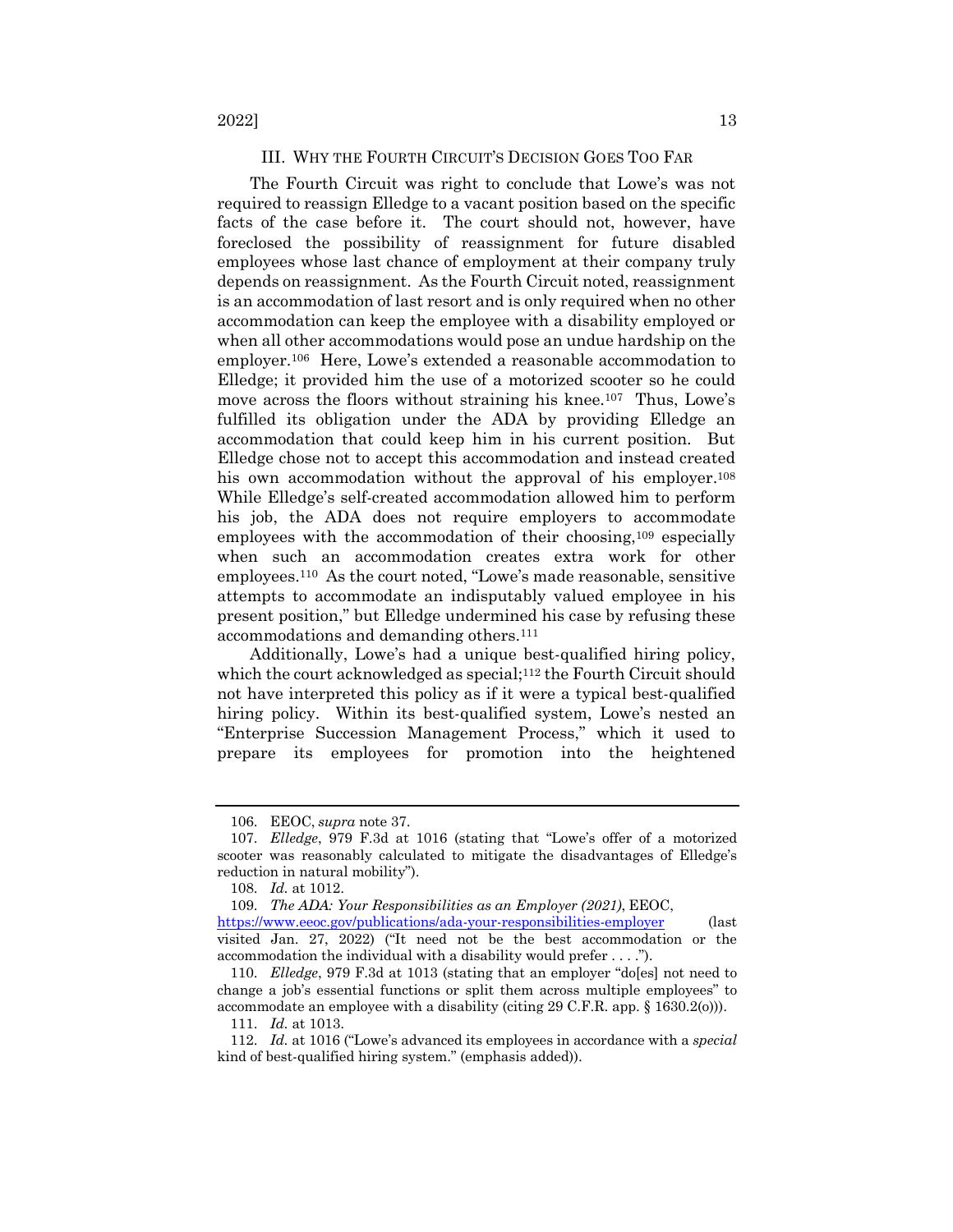responsibilities of the department's director-level positions.113 It was specifically used to promote talent interdepartmentally and provided lower-level employees with special training to prepare them for directorship positions.114 This special system arguably creates the employee expectations at issue in *U.S. Airways* because Lowe's actively trained employees to prepare them for directorship positions were they to open up.<sup>115</sup> Thus, the Fourth Circuit's primary justification for rejecting mandatory reassignment in light of the best-qualified hiring policy was because of the impact it would have on the rights of other employees, which was the "most important" reason held by the Supreme Court in *U.S. Airways*.116 For this reason, the court found this special kind of best-qualified system fell squarely within the ambit of *U.S. Airways*.117

The succession system built into the best-qualified system in *Elledge* was unique and unlike typical best-qualified hiring policies that do not disrupt the rights of other employees.118 Typically, a bestqualified system does not disrupt employee expectations of fair and uniform treatment because the most-qualified applicant never has a right to the position to begin with.119 This differs from a seniority system where employees have an objective way of knowing whether they are next in line for a vacant position.120 When an employer utilizes a best-qualified hiring policy, applicants have no knowledge of whether they are the best-qualified or not.121 Therefore, there are no preconceived expectations of job entitlement.122 Only the employer

118. *Id.*

119. *See* Hager, *supra* note 51, at 2091.

120. *See* Cal. Brewers Ass'n v. Bryant, 444 U.S. 598, 606, 613–14 (1980) (stating that seniority systems are objective and easily calculable since they are based on the length of employment with a particular employer).

121. EEOC v. Mfrs. & Traders Trust Co., 429 F. Supp. 3d 89, 115 (D. Md. 2019) ("Unlike a seniority system, a best-qualified candidate policy provides no guarantee of steady and predictable advancement. Indeed, by its very nature, a best-qualified employee policy undermines predictability, as employees cannot know the pool of applicants against whom they will compete.").

122. There is no legal entitlement to a vacant job position based on an employer's best-qualified hiring policy because the applicant does not have a contractual agreement with the employer that provides a right to the position. *See* U.S. Airways, Inc. v. Barnett, 535 U.S. 391, 409 (2002) (O'Connor, J., concurring).

<sup>113.</sup> *Id.*

<sup>114.</sup> *Id.*

<sup>115.</sup> *Id.* (noting that this hiring policy was "a succession system within a bestqualified system").

<sup>116.</sup> *Id.* at 1015 (citing U.S. Airways, Inc. v. Barnett, 535 U.S. 391, 404–05 (2002)).

<sup>117.</sup> *Id.* at 1016.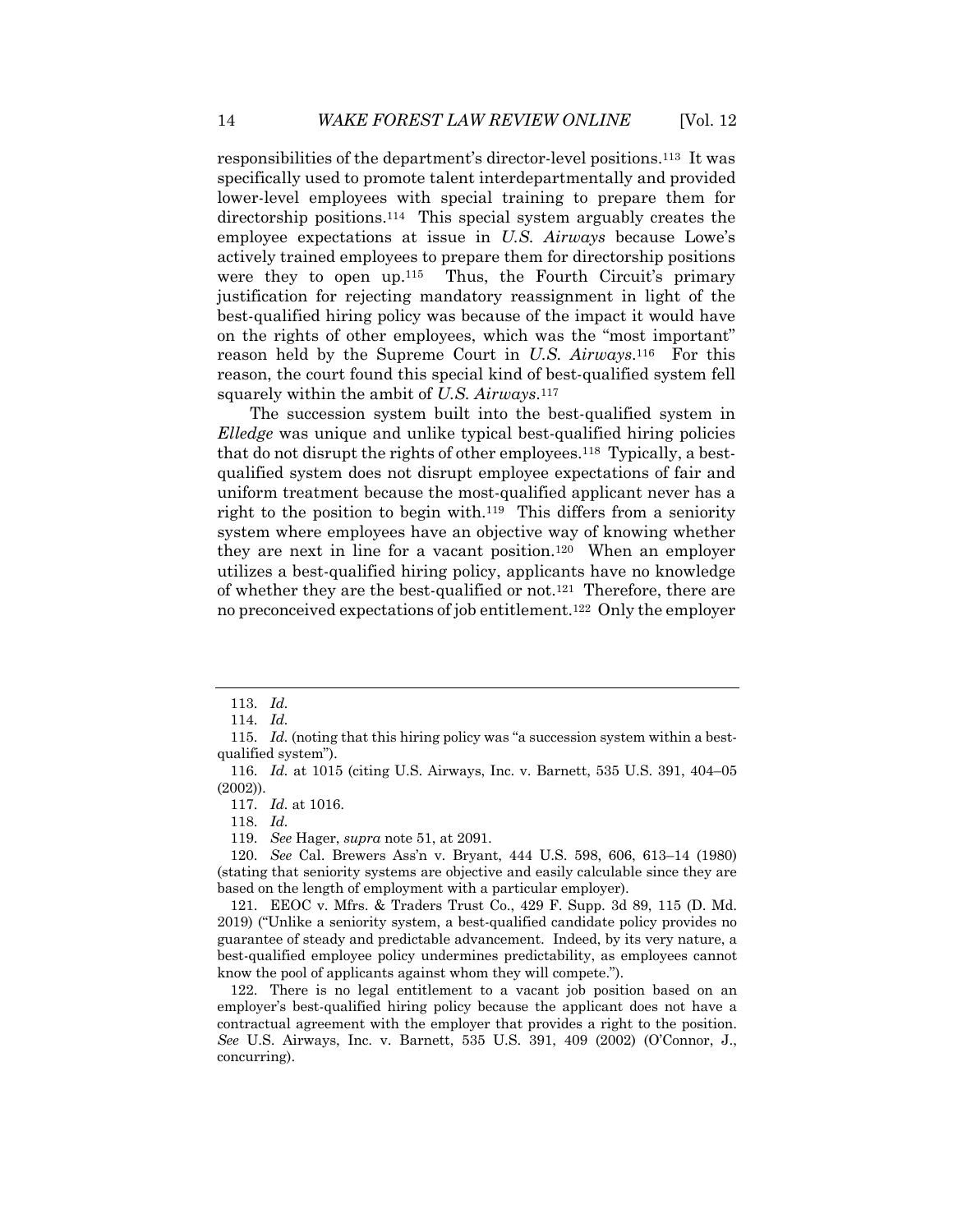is impacted when the most-qualified applicant is passed over for a job vacancy by a disabled employee.123

Additionally, an exception to reassignment for seniority systems does not create the problems that would arise if the same exception were applied to best-qualified hiring policies. Seniority systems provide an objective way of deciding which employee receives the vacant position; the employer simply determines who the most senior employee is.124 This contrasts with a best-qualified hiring policy where the employer must use a subjective analysis to determine who the "best" candidate is.125 This subjectivity allows discrimination against employees with disabilities to go undetected because there is no objective way to determine who the employer believes is the "best." This distinction is notable because the Supreme Court was not faced with the threat of undetectable discrimination when it decided to exempt seniority systems from the case-by-case inquiry of whether reassignment creates an undue hardship on the employer.126

The differences between a seniority system and best-qualified hiring policy are profound. Because the Fourth Circuit found the policy in *Elledge* to resemble that of a seniority system,<sup>127</sup> it should not have foreclosed the possibility of reassignment in lieu of an employer's best-qualified hiring policy when that was not the precise policy at issue. A better outcome would have left open the possibility of reassignment and simply found it to create an undue hardship based on those facts, given that Lowe's had a succession system built into its best-qualified hiring policy, which created employee expectations within the company.128

The Fourth Circuit's decision ultimately aligned with the Eighth and Eleventh Circuits' decisions, which the Fourth Circuit referenced as support for its position.129 But, while the other circuits, as well as the Supreme Court, left the door to reassignment cracked open for disabled employees, the Fourth Circuit's decision shut it closed. In *U.S. Airways*, the Supreme Court held that there may be special circumstances that warrant a finding that, despite the presence of a seniority system, the requested reassignment is reasonable on the particular facts of the case.130 The Eleventh Circuit agreed, leaving

<sup>123.</sup> *Mfrs. & Traders Trust*, 429 F. Supp. 3d at 116.

<sup>124.</sup> *See Bryant*, 444 U.S. at 605–06.

<sup>125.</sup> *See* EEOC v. St. Joseph's Hosp., Inc., 842 F.3d 1333, 1346 n.5 (11th Cir. 2016) (acknowledging that a merit-based selection policy leaves more room for subjectivity and is inherently more susceptible to abuse for discriminatory purposes).

<sup>126.</sup> *See Barnett*, 535 U.S. at 421–22 (Souter, J., dissenting).

<sup>127.</sup> Elledge v. Lowe's Home Ctrs., LLC, 979 F.3d 1005, 1016 (4th Cir. 2020).

<sup>128.</sup> *Id.*

<sup>129.</sup> *Id.*

<sup>130.</sup> *Barnett*, 535 U.S. at 403–06.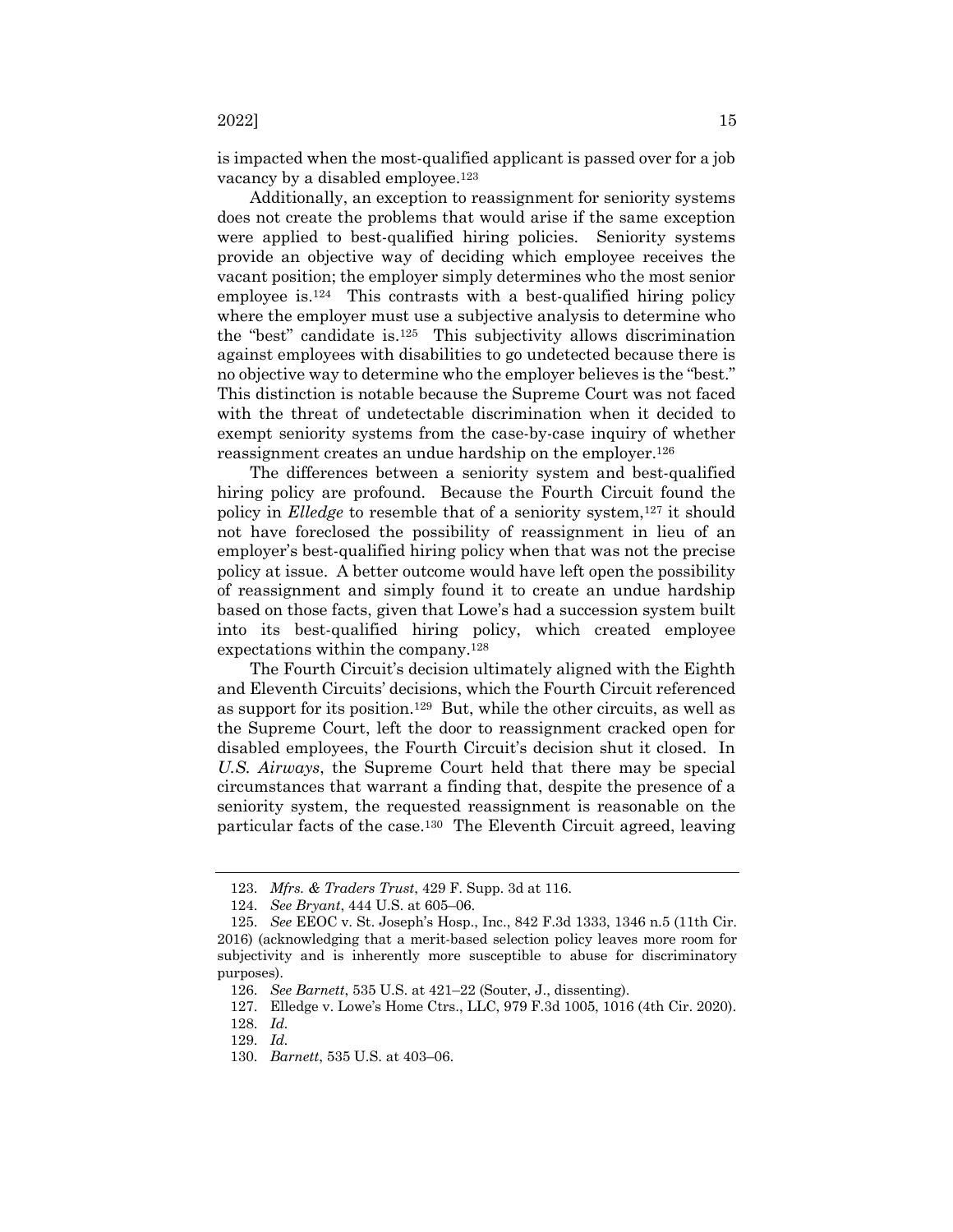open the possibility of reassignment despite an employer's bestqualified hiring policy.131 But the Fourth Circuit's decision makes no mention of such a possibility, essentially precluding a disabled employee from ever being reassigned to a vacant position when its employer utilizes a best-qualified hiring policy. This critical omission could result in cases being disposed of prematurely at the summary judgment stage without affording employees the opportunity to prove that the facts of their case warrant reassignment.

# IV. MANDATORY REASSIGNMENT IS CONSISTENT WITH THE PROVISIONS OF THE ADA

The Fourth Circuit's evidently pro-employer decision leaves employees with disabilities without the opportunity to present to a court why the ADA requires their employer to reassign them to a vacant position, affording them the right to remain employed at their place of employment. Such a decision goes against the spirit of the ADA and Congress' vision when it enacted the statute. Until the Supreme Court hears the precise issue, this Comment proposes that courts interpret the ADA as requiring mandatory reassignment to a vacant position when no other accommodations are available, despite an employer's nondiscriminatory best-hiring policy. Such a result better suits the provisions of the ADA.

# *A. The Text and Legislative History of the ADA Support Mandatory Reassignment*

Congress enacted the ADA to protect persons with disabilities from discrimination in employment;132 it explicitly chose to include reassignment to a vacant position as a way to achieve this outcome.133 The provisions of the ADA are meant to be interpreted liberally in favor of the protected class.134 When the ADA was first enacted, and the courts narrowly interpreted the definition of what it meant to be disabled, Congress amended the statute to make it easier for individuals with disabilities to qualify for protections under the ADA.135 Congress's initiative to amend the statute evidences its intent that the provisions of the ADA, including the reassignment clause, be construed broadly. The congressional intent for mandatory reassignment is further evidenced by Congress's inclusion of reassignment within the statute despite its absence in the

<sup>131.</sup> EEOC v. St. Joseph's Hosp., Inc., 842 F.3d 1333, 1345 (11th Cir. 2016).

<sup>132.</sup> 42 U.S.C. § 12101(b)(1).

<sup>133.</sup> 42 U.S.C. § 12111(9)(B).

<sup>134.</sup> ADA Amendments Act, Pub. L. No. 110–325, 122 Stat. 3553 § 2(a)(4) (2008). ("[T]he holdings of [recent Supreme Court cases] . . . have narrowed the broad scope of protection intended to be afforded by the ADA, thus eliminating protection for many individuals whom Congress intended to protect . . . ."). 135. *See id.*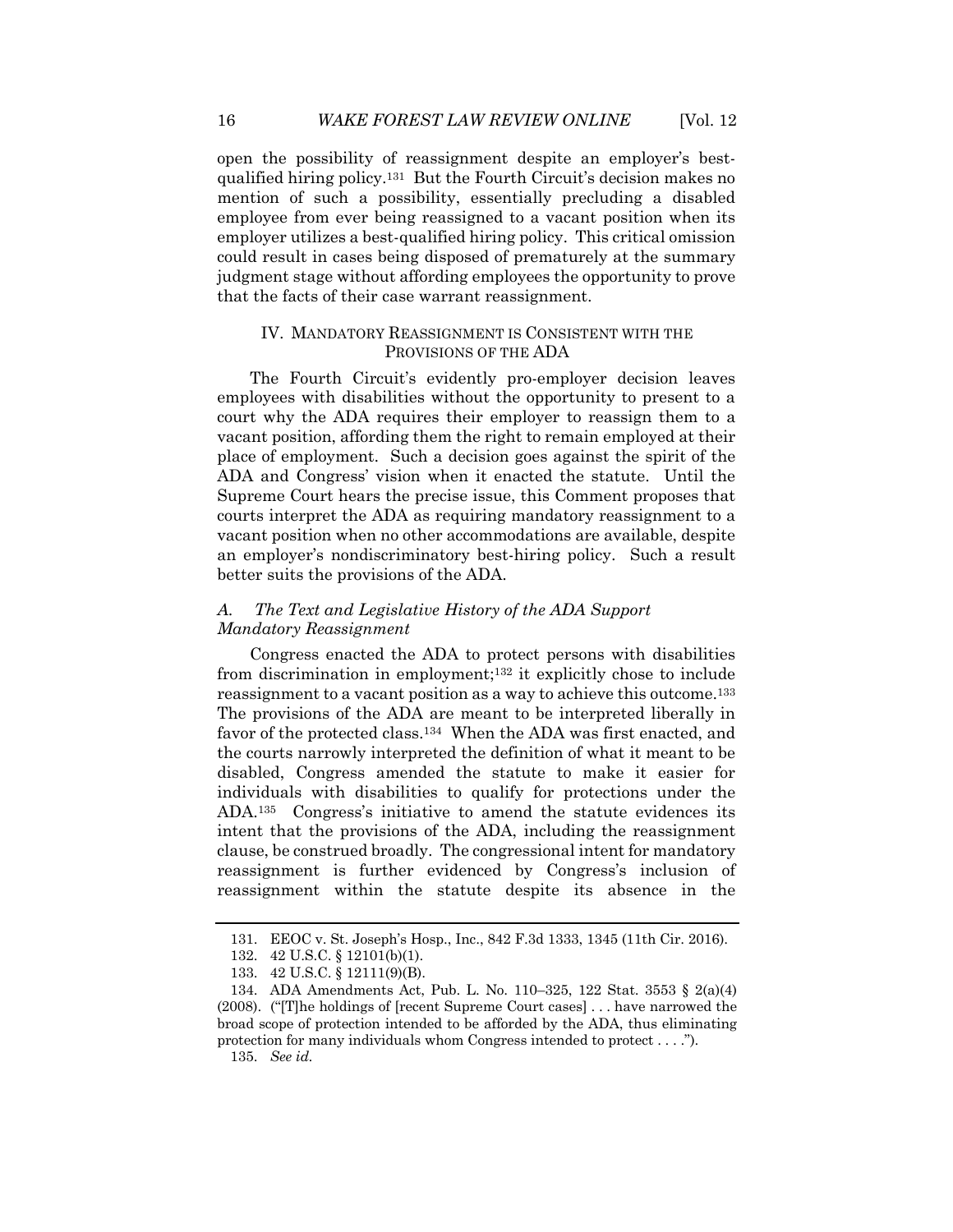Rehabilitation Act, which served as the framework for the ADA.136 During the ADA's legislation, legislators recognized the importance of reassignment by noting that "transfer to another vacant job for which the person is qualified may prevent the employee from being out of work and [the] employer from losing a valuable worker."137 The emphasis on reassignment during these various stages of the statute's life demonstrate Congress's intent for reassignment to be used by employers as a way to keep employees with disabilities employed.

While Congress's choice of the words "may include" before the list of possible accommodations is permissive, this permissive language can be reconciled with an employer's duty to reassign.138 The use of the word "may" before the list of accommodations is simply to indicate that an employer must perform an individualized analysis when determining which accommodation is most appropriate for the employee's disability and essential job responsibilities.139 It is "[not] an opportunity [to exchange] a 'best qualified" standard into the word 'reasonable.'"140 The statutory text of the ADA only calls for the disabled employee to be qualified for the position they wish to retain or seek; it does not require the employee with a disability to be the best-qualified candidate.141 To read the statute otherwise would require courts to judicially amend "the statutory phrase 'qualified individual with a disability' to read, instead, 'best qualified individual, notwithstanding the disability.'"142 If Congress had wanted to protect most-qualified individuals, it could have stated that employers are not required to pass over more qualified candidates.<sup>143</sup>

The purpose and spirit of the ADA supports the need for mandatory reassignment. The ADA was enacted after Congress realized that "the continuing existence of unfair and unnecessary discrimination and prejudice denies people with disabilities the opportunity to compete on an equal basis."144 Allowing an exception to reassignment due to an employer's best-qualified-hiring policy

- 142. *Mfrs. & Trust*, 429 F. Supp. 3d at 112.
- 143. Creta, *supra* note 11, at 1719.

<sup>136.</sup> Creta, *supra* note 11, at 1698; *see also* Befort, *supra* note 5, at 449 (stating that the ADA departed from the Rehabilitation Act by including "reassignment to a vacant position" in its list of reasonable accommodations (quoting 42 U.S.C.  $§ 12111(9)(B))$ .

<sup>137.</sup> H.R. REP. NO. 101-485, pt. 2, at 63 (1990), *as reprinted in* 1990 U.S.C.C.A.N. 303, 345.

<sup>138.</sup> *See* 42 U.S.C. § 12111(9); EEOC v. Mfrs. & Trust Co., 429 F. Supp. 3d 89, 112 (D. Md. 2019).

<sup>139.</sup> *Mfrs. & Trust*, 402 F. Supp. 3d at 112.

<sup>140.</sup> *Id.* at 113 (quoting Smith v. Midland Brake, Inc., 180 F.3d 1154, 1168 n.7 (10th Cir. 1999)).

<sup>141.</sup> 42 U.S.C. § 12112(a).

<sup>144.</sup> 42 U.S.C. § 12101(a)(8).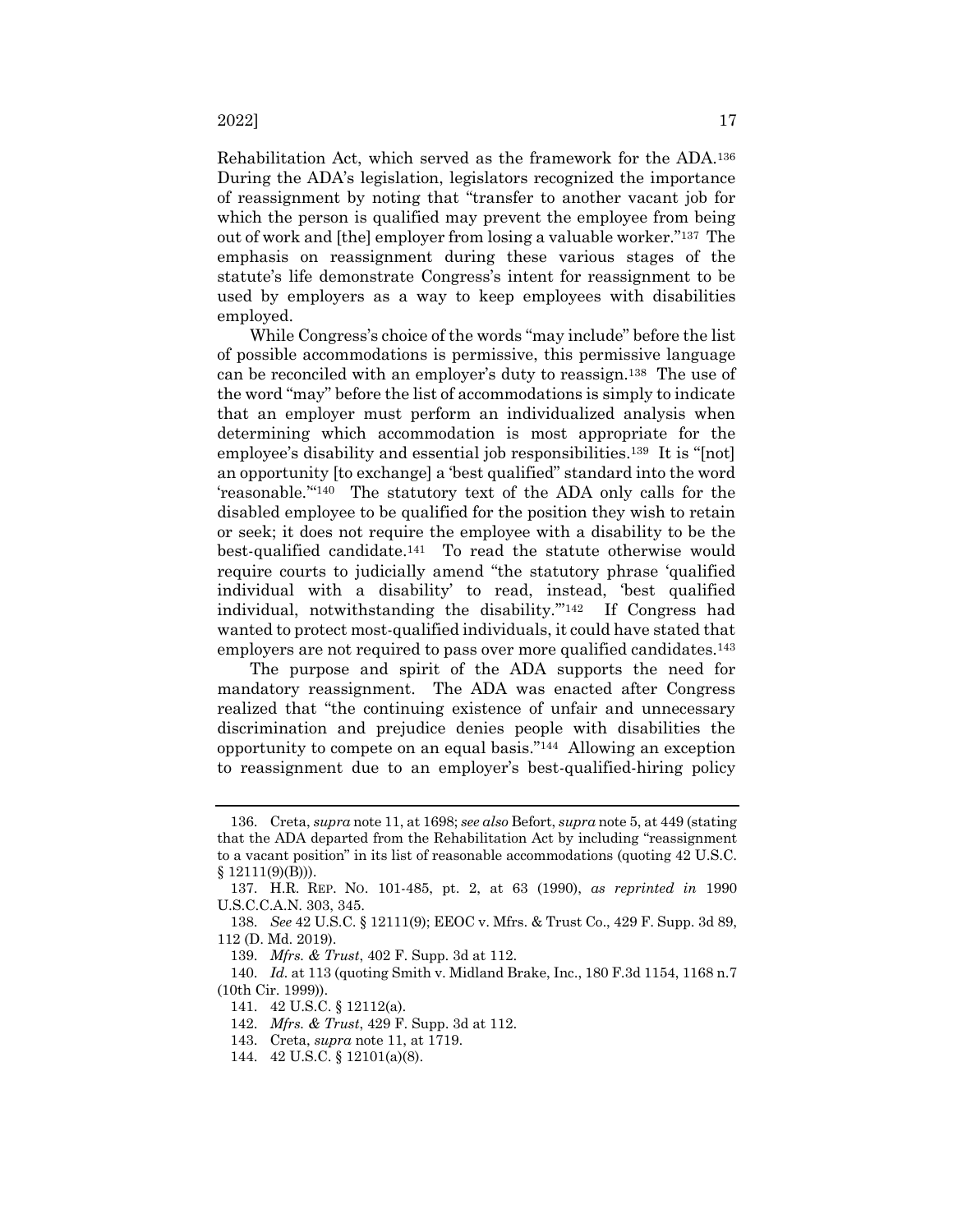would provide employers with an easy and undetectable avenue to discriminate against individuals with disabilities. Congress explicitly acknowledged that prejudices against people with disabilities will prevent them from competing on an equal basis with those who do not have disabilities.145 As such, the argument that the ADA simply requires disabled employees to compete for job vacancies is unwarranted, especially in light of the Supreme Court's acknowledgement that the ADA requires affirmative conduct and preferential treatment.146 Thus, reassignment without competition is consistent with the plain meaning of the statute, its legislative history, and the Supreme Court's interpretation of the ADA.

A hiring policy which uses an employer's subjective determination on the relative strength of different applicants would allow bias and prejudice to influence the employer's ultimate hiring decision. In 2019, there were over twenty-four thousand ADA claims charged by the  $EEOC$ ,<sup>147</sup> and the unemployment rate for employees with disabilities is nearly twice that of nondisabled workers.148 With these numbers in mind, it is not surprising that in a study where mock job applications were sent to employers, applicants who disclosed disabilities received twenty-six percent fewer expressions of employer interests than those applicants who reported no disability.149 These statistics support the position that reassignment to a vacant position should be mandatory because discrimination against persons with disabilities continues to persist today.150 Since reassignment is the accommodation of last resort, it is often the last chance for an employee with a disability to remain employed.151 The consequences for the passed over "best-qualified" candidate are not nearly as severe; they simply remain in their current position while the opportunity to move into another position is deferred rather than

<sup>145.</sup> *See* 42 U.S.C. § 12101(a)(2) (stating that "historically, society has tended to isolate and segregate individuals with disabilities, and, despite some improvements, such forms of discrimination against individuals with disabilities continue to be a serious and pervasive social problem").

<sup>146.</sup> U.S. Airways, Inc. v. Barnett, 535 U.S. 391, 400 (2002).

<sup>147.</sup> EEOC, CHARGE STATISTICS (CHARGES FILED WITH EEOC) FY 1997 THROUGH FY 2020 (2021), https://www.eeoc.gov/statistics/charge-statisticscharges-filed-eeoc-fy-1997-through-fy-2020.

<sup>148.</sup> Press Release, U.S. Bureau of Lab. Stats., Persons with a Disability: Labor: Force Characteristics Summary (Feb. 24, 2021), https://www.bls.gov/news.release/disabl.nr0.htm.

<sup>149.</sup> Sarah Parker Harris & Rob Gould, *Research Brief: Experience of Discrimination and the ADA*, ADA NAT'L NETWORK (2019) (citing J. E. Beatty, *Career Barriers Experienced by People with Chronic Illness: A US Study*, 24 EMP. RESP. & RTS. J., 91–110 (2012)), https://adata.org/research\_brief/experiencediscrimination-and-ada.

<sup>150.</sup> Stacy M. Hickox, *Transfer as an Accommodation: Standards from Discrimination Cases and Theory*, 62 ARK. L. REV. 195, 224 (2009).

<sup>151.</sup> *See* Befort, *supra* note 5, at 469.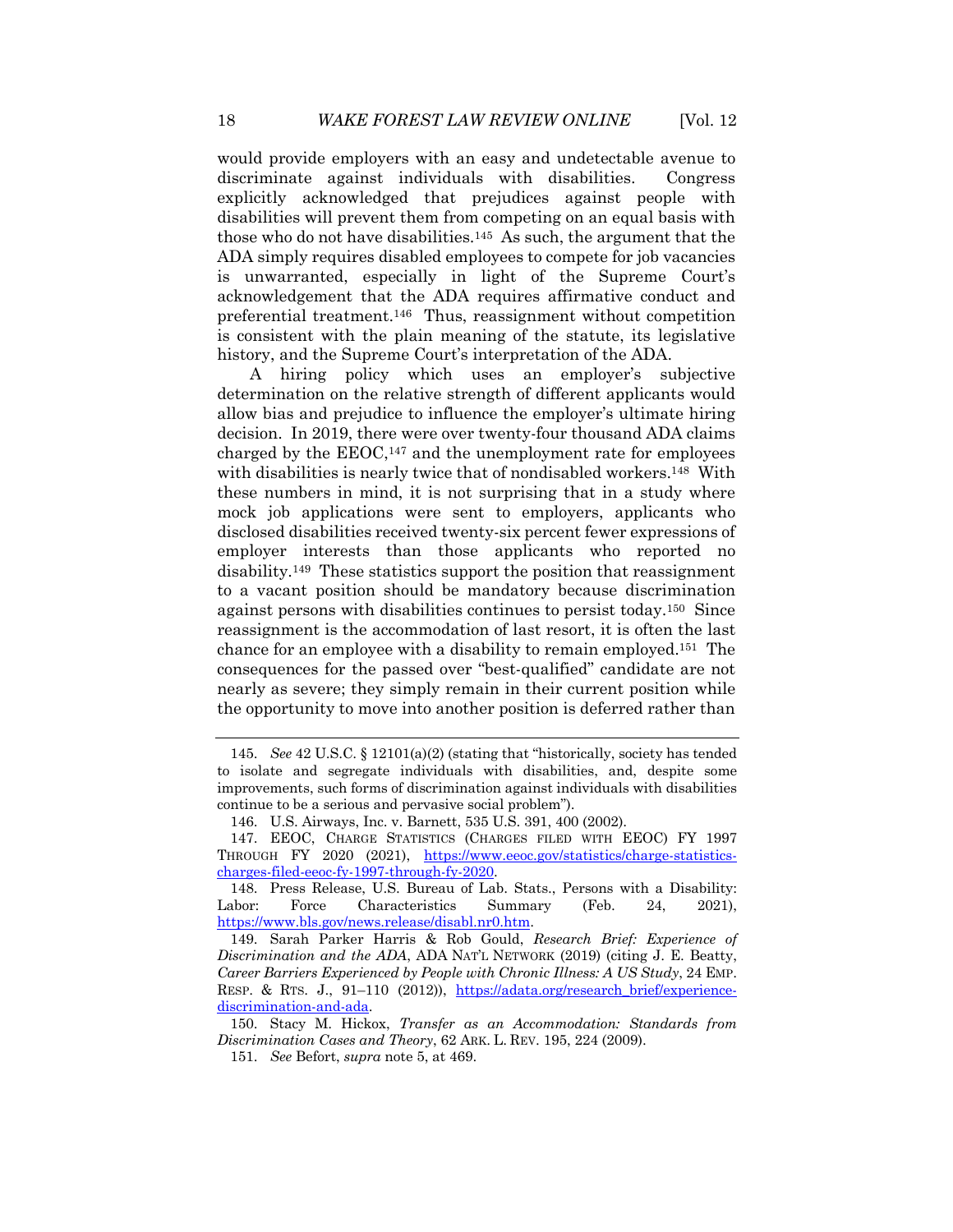lost.152 Because reassignment is the last saving grace to keep the employee employed, it should be read as a mandatory requirement to properly carry out the ADA's purpose of ensuring the "full participation, independent living, and economic self-sufficiency" of individuals with disabilities.153

# *B. Burden-Shifting Test and Fact-Intensive Inquiry*

Rather than a per se rule that precludes reassignment in every circumstance when an employer utilizes a best-qualified hiring policy, courts should find reassignment as being generally reasonable, then allow employers to establish why reassignment would create an undue hardship given the specific facts of their case. Such an approach is consistent with the burden-shifting test framed by the Supreme Court in *U.S. Airways.*154 Under this framework, the employee with a disability must first prove that an accommodation is reasonable on its face.155 If "the employee cannot show the accommodation is reasonable 'in the run of cases,'" then summary judgment against the plaintiff-employee is appropriate.<sup>156</sup> It is already established that reassignment is generally a reasonable accommodation in ADA cases;157 therefore, the burden is on the employer to establish special case-specific reasons demonstrating why reassignment would cause them an undue hardship.<sup>158</sup>

Following the Supreme Court's framework on a case-by-case basis better follows the provisions of the ADA than a rule precluding reassignment when an employer has a best-qualified policy because reasonable accommodation requests and undue hardship defenses are fact-intensive inquiries that are meant to be considered on a caseby-case basis.159 A per se rule outwardly establishing reassignment as unreasonable when an employer has a best-qualified policy would prematurely dispose of cases at the summary judgment stage, denying employees with disabilities from presenting their cases to a jury and demonstrating why the specific facts of their case warrant reassignment. More importantly, if failure to reassign claims are prematurely disposed of, then employers may easily hide intentional

158. *Id.* at 401–02.

<sup>152.</sup> *Id.* at 469–70.

<sup>153.</sup> 42 U.S.C. § 12101(a)(7)–(8).

<sup>154.</sup> U.S. Airways, Inc. v. Barnett, 535 U.S. 391, 401 (2002).

<sup>155.</sup> *Id.*

<sup>156.</sup> EEOC v. Mfrs. & Trust Co., 429 F. Supp. 3d 89, 103 (D. Md. 2019) (quoting *Barnett*, 535 U.S. at 394.

<sup>157.</sup> *Barnett*, 535 U.S. at 402–03 (stating that normally a reassignment request is reasonable within the meaning of the ADA).

<sup>159.</sup> *See* Garcia-Ayala v. Lederle Parenterals, Inc., 212 F.3d 638, 650 (1st Cir. 2000) (reasonable accommodation requests require "difficult, fact intensive, caseby-case analyses" and are "ill-served by per se rules or stereotypes").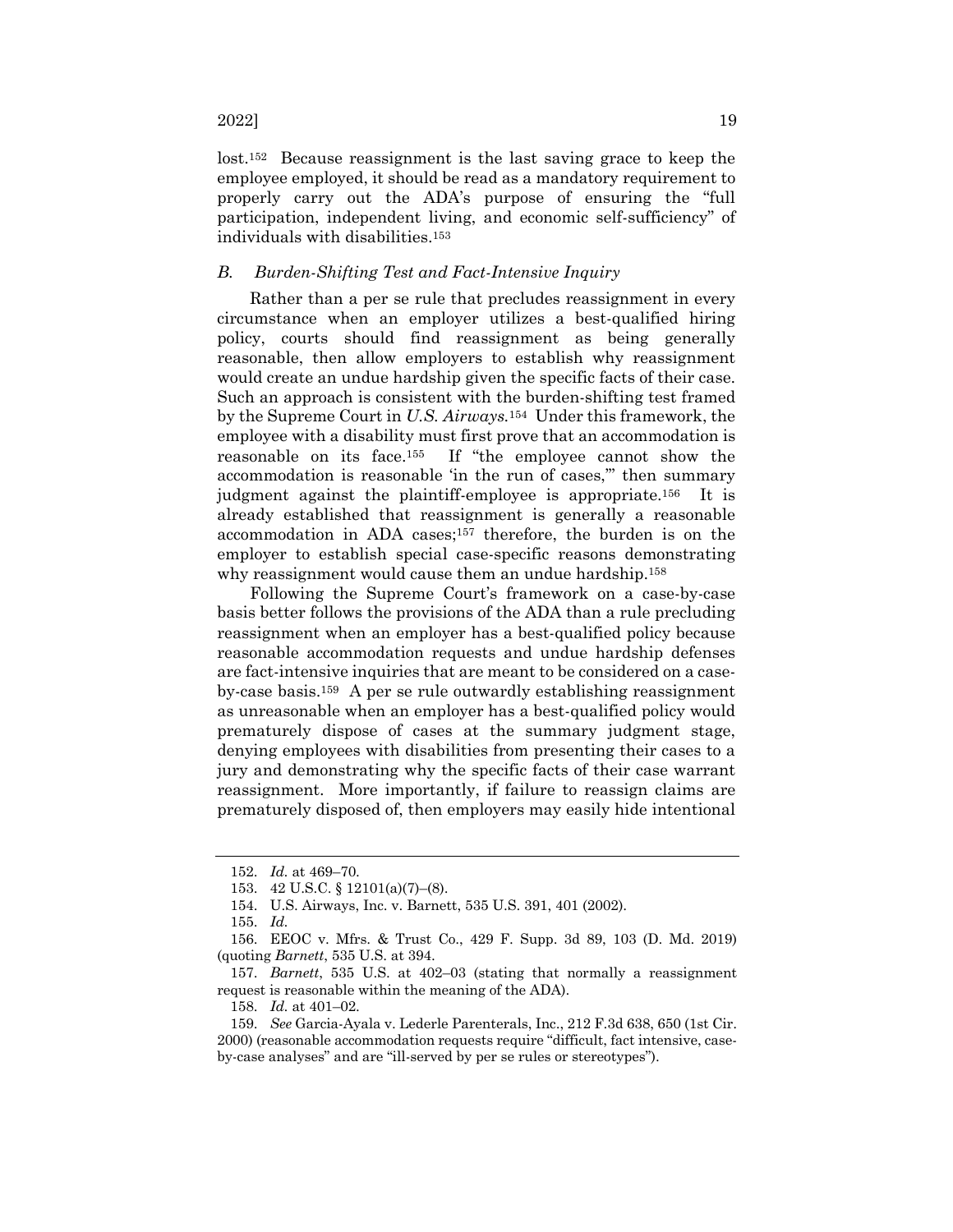discrimination in the name of hiring a "better-qualified" individual. The need for these cases to reach a jury is imperative given that discrimination may be easily covered up by an employer's justification of hiring the "best-qualified" candidate. The jury should be charged with deciding whether the employer's choice for the vacant position was actually the better-qualified individual or whether the "employer consciously selected a less-qualified candidate–– something that employers do not usually do, unless some other strong consideration, such as discrimination, enter[ed] into the picture."160

Rather than shutting the door on reassignment, a better approach would require employers to demonstrate why reassignment is unreasonable given their business circumstances. Under this approach, an employee can survive a motion for summary judgment if the employer fails to reassign the employee to a vacant position. A jury can then decide whether (1) a vacant position existed; (2) the employee was qualified for the vacant position; and (3) reassignment would have caused the employer undue hardship.<sup>161</sup> This approach is consistent with the Supreme Court's framework in *U.S. Airways*, allows employees with disabilities to challenge their employer's determination of their qualifications, and retains the jury's role in these fact-intensive inquiries.

# *C. The ADA Sufficiently Protects Employers from Any Potential Abuse by the Reassignment Accommodation*

Employers are naturally hesitant of a law that would require them to reassign employees to positions they were not hired for. A per se rule precluding reassignment when an employer utilizes a best-qualified hiring policy is unnecessary, however, because the ADA already provides employers with sufficient statutory protections.162 To begin, reassignment is the accommodation of last resort, meaning that employers are only required to consider reassignment when no other accommodation is available or when any available accommodation would create an undue hardship on their business.163 The ADA's last resort status protects employers by requiring employers and employees to consider all other possible accommodations before reassignment becomes a possibility.

The ADA only requires employers to accommodate disabled employees if the employee can first prove they are qualified, meaning

<sup>160.</sup> Aka v. Wash. Hosp. Ctr., 156 F.3d 1284, 1294 (D.C. Cir. 1998).

<sup>161.</sup> *See* Terrazas v. Medlantic Healthcare Group, Inc., 45 F. Supp. 2d 46, 54 (D.D.C. 1999).

<sup>162.</sup> *See* Smith v. Midland Brake, Inc., 180 F.3d 1154, 1170 (10th Cir. 1999) ("Congress has already significantly cabined the obligation to offer reassignment to a qualified employee who is disabled so as to ensure that it is not unduly burdensome, or even particularly disruptive, of an employer's business.").

<sup>163.</sup> EEOC, *supra* note 37.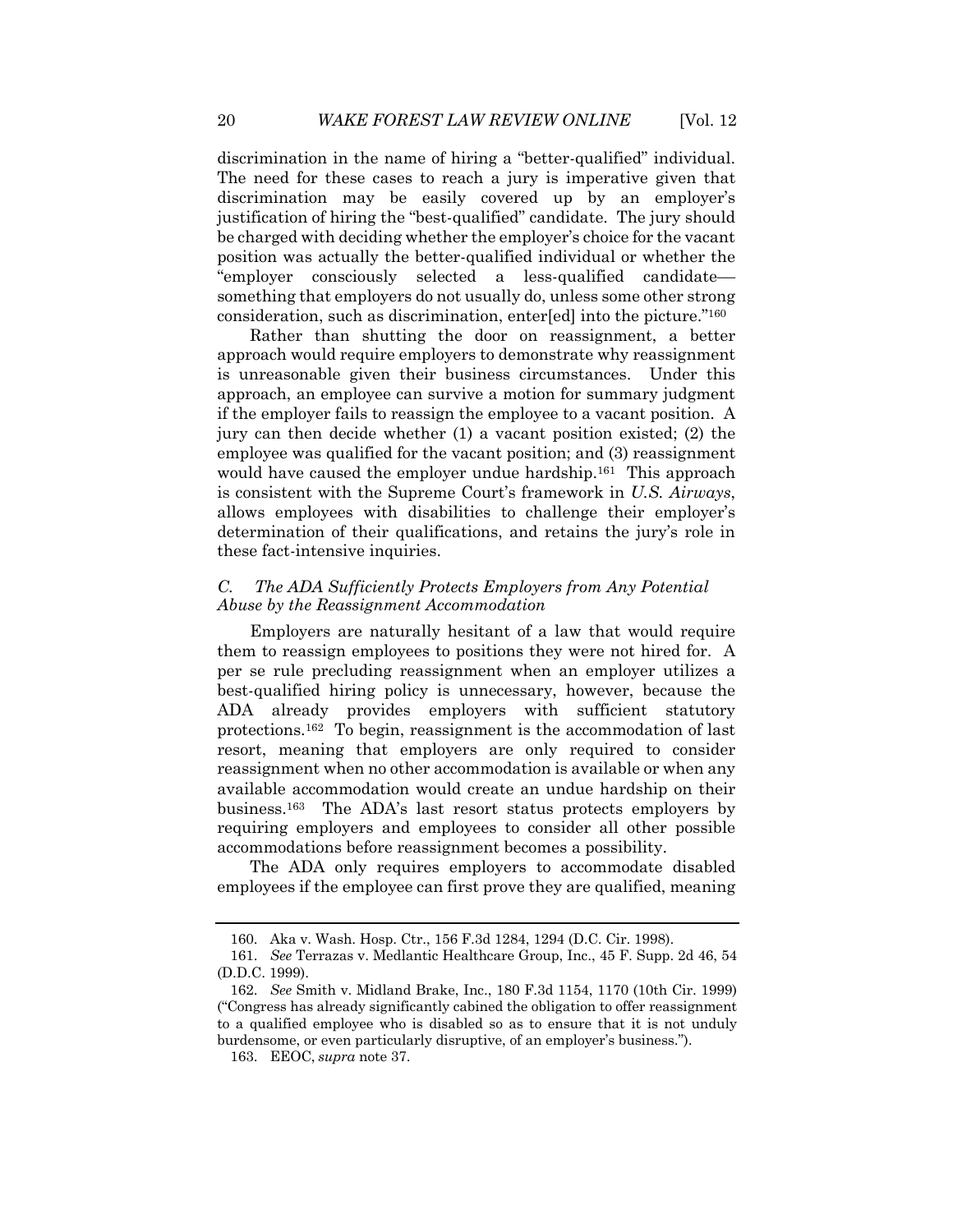they can perform the essential functions of the job.164 When considering reassignment to a vacant position, the employee must prove they can perform the essential functions of the job they are seeking.165 This qualification protects the employer and allows them to deny reassignment if the employee is not qualified for the vacant position. Further, an employer does not need to create a vacancy for the employee with a disability; reassignment is only necessary when there is already a vacancy in place.166 This protects employers from potential backlash from other employees whose positions might be compromised if the employer were forced to create job vacancies. It also serves as a financial protection since employers will not need to create a new position and hire an extra employee. Additionally, the employer has the right to decide which vacant job position is to be offered to the employee;167 the employee does not have the right to decide, and the reassignment need not involve a promotion.<sup>168</sup>

Finally, the employer is always free to show that reassignment would create an undue hardship on their business given the particular facts of their case.169 As indicated in *Elledge*, there are circumstances where reassignment would prove an undue hardship on an employer who uses a best-qualified hiring policy.170 This defense protects employers who find themselves in situations where reassignment may affect the rights of other employees or cause other hardships for the employer.<sup>171</sup> As such, the provisions of the ADA sufficiently protect employers from potential abuse. The Act's limitations mean it will be used infrequently, reserving its protections for those special circumstances where employees with disabilities are left with no other means to remain employed.

#### **CONCLUSION**

The split between the federal circuit courts with respect to an employer's duty to reassign has resulted in inconsistent applications of the law, leaving both employees and employers confused as to their rights and obligations under the ADA. The Supreme Court failed to

<sup>164.</sup> *See* 42 U.S.C. § 12112(b)(5)(A) (stating that an employer only needs to accommodate an "otherwise *qualified* individual with a disability" (emphasis added)).

<sup>165.</sup> *See* EEOC, *supra* note 109.

<sup>166.</sup> *See id*.; *see also id.*, *supra* note 109 (stating that an employer is "not required to create a position or to bump another employee in order to create a vacancy").

<sup>167.</sup> *Smith*, 180 F.3d 1154, 1170 (10th Cir. 1999).

<sup>168.</sup> *Id*.

<sup>169.</sup> 42 U.S.C. § 12112(b)(5)(A).

<sup>170.</sup> *See* Elledge v. Lowe's Home Ctrs., LLC, 979 F.3d 1004, 1016–18 (4th Cir. 2020).

<sup>171.</sup> *See* 42 U.S.C. § 12111(10).